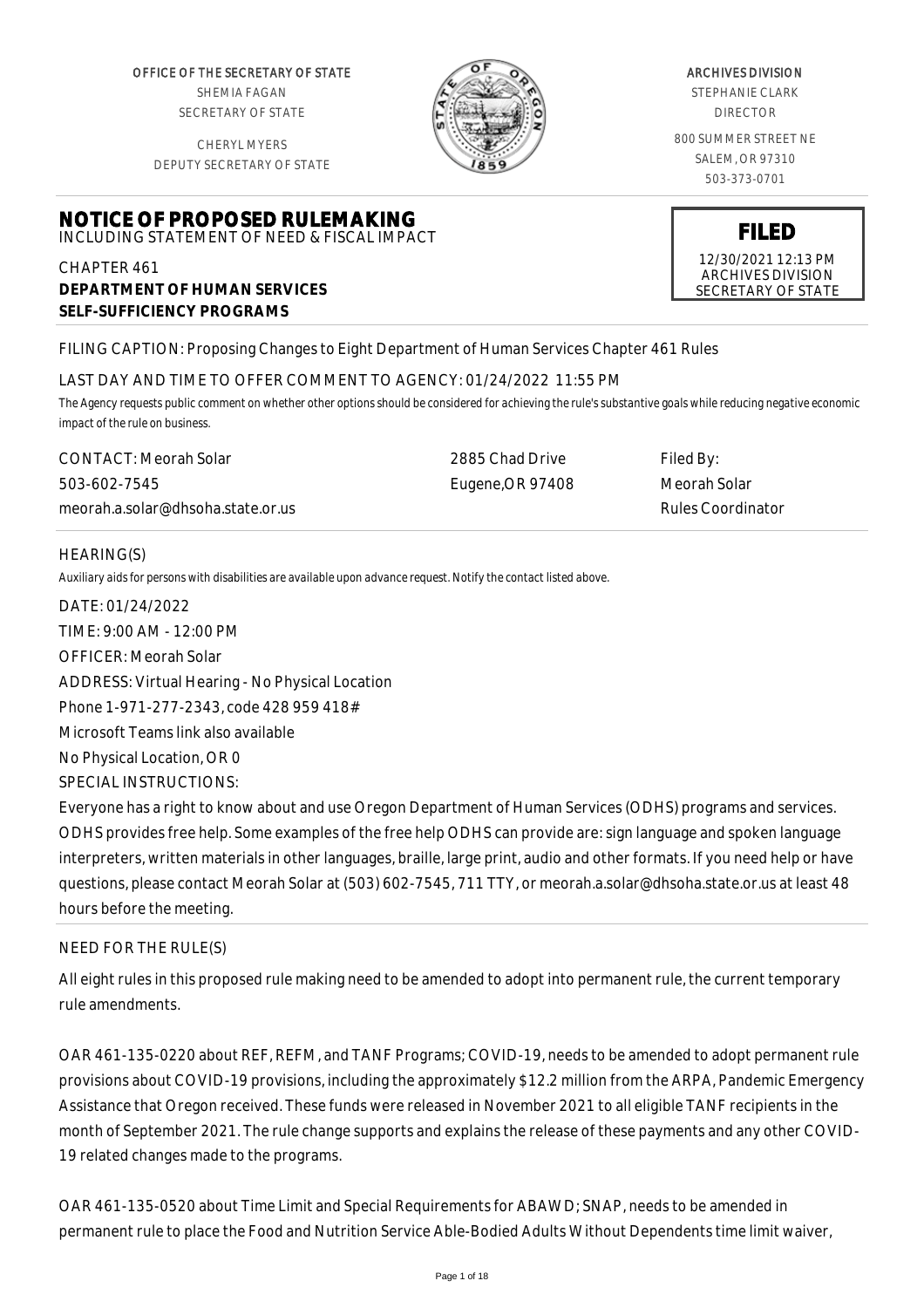which lasts through September 31, 2022, into rule and insert the new 36-month period, which begins January 1, 2022, in Oregon. This amendment keeps Oregon's ABAWD rules current and accurate.

OAR 461-135-0660 about SNAP; COVID-19, needs to be changed to reduce confusion and increase accuracy of the rule. This change allows the Department to continue extending certification periods and waive Interim and Mid-Certification Periodic Reports as allowed by the Food and Nutrition Service, while keeping the text general so it remains correct. It also needs to be amended to keep this rule aligned with Department SNAP COVID-19 related rule changes.

OAR 461-145-0910 about Self-Employment; General; Not OSIP, OSIPM, or QMB, needs to be updated in permanent rule to remove any potential conflicts between this rule and the rule that governs determining countable selfemployment income. This amendment makes the rule more accurate.

OAR 461-145-0930 about Self-Employment; Determination of Countable Income, needs to be amended by permanent rule to provide more general guidance for determining countable income for self-employed individuals. It also needs to be amended to align with current ODHS policy and correct an error in rule regarding countable self-employment income in the ERDC program. The amendment corrects the error and makes clear that no costs are allowed when determining countable self-employment income for ERDC program eligibility.

OAR 461-155-0190 about Income and Payment Standards; SNAP and DSNAP, needs to be amended in permanent rule to align the rules with adjustments set forth by the Food and Nutrition Service. This amendment will keep Oregon in line with federal standards.

OAR 461-160-0040 about Dependent Care Costs; Deduction and Coverage, needs to be amended by permanent rule to allow the agency to pay for child care when a child in not attending in-person school and when a parent is working from home and still requires child care. These rule changes align OAR with new agency policy.

OAR 461-160-0300 about Use of Income to Determine Eligibility and Copay Benefits for ERDC, needs to be amended by permanent rule to create a central rule that governs ERDC program eligibility and how copays are determined. It also needs to be amended to adopt the Department's new copay structure. These amendments bring most ODHS rules about ERDC eligibility and copays under one OAR and implement the vastly reduced ERDC copay amounts that begin October 1, 2021.

# DOCUMENTS RELIED UPON, AND WHERE THEY ARE AVAILABLE

Office of Family Assistance TANF-ACF-PI-2021-02 (The Pandemic Emergency Assistance Fund) available here: https://www.acf.hhs.gov/ofa/policy-guidance/tanf-acf-pi-2021-02

Oregon Grant Award Letter of April 2021 available from TANF Policy Analyst Team.

Food and Nutrition Service "Supplemental Nutrition Assistance Program (SNAP) – Oregon Request to Waive Able Bodied Adults Without Dependents (ABAWDs) Time Limit – Approval" available from SNAP Policy Analyst Team

USDA Food and Nutrition Service ABAWD Waivers Website, available here: https://www.fns.usda.gov/snap/ABAWD/waivers

USDA Food and Nutrition Service Disaster Supplemental Nutrition Assistance Program (D-SNAP) Fiscal Year (FY) 2021 Income Eligibility Standards, available here: https://fns-prod.azureedge.net/sites/default/files/media/file/FY2021- DSNAP-IncomeEligibilityStandards.pdf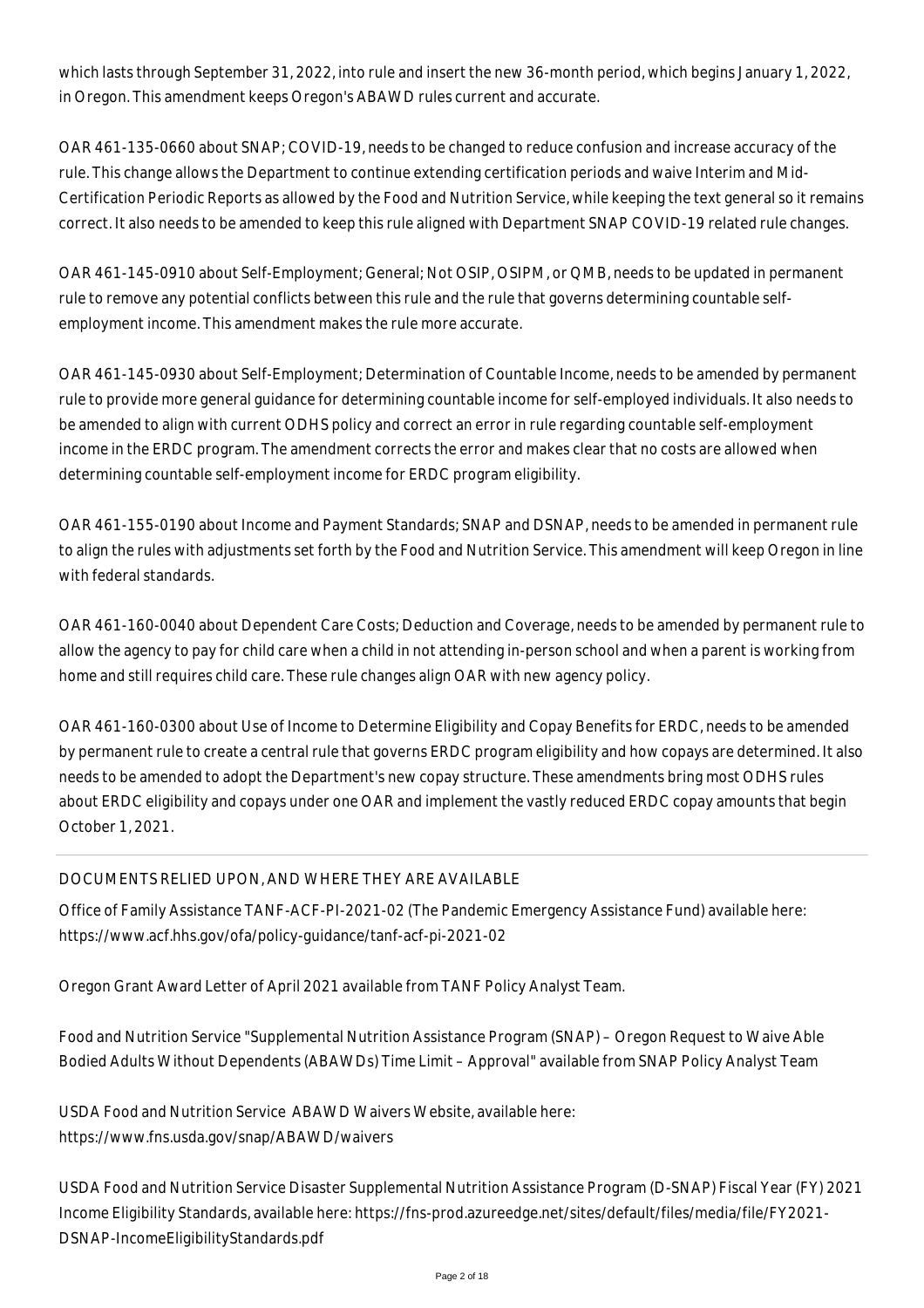## FISCAL AND ECONOMIC IMPACT:

The Department estimates that amending OAR 461-135-0220 will have a negative impact on the Department in the amount of approximately \$44,844 due to programming and notification costs. The Department estimates a positive fiscal impact on each group eligible to receive this payment in the amount of \$735. ODHS estimates no fiscal impact for the public, other state agencies, local government, and business, including small business. There is no cost of compliance for small businesses. No small businesses are subject to this rule.

The Department estimates that amending OARs 461-135-0520, 461-135-0660, 461-145-0910, and 461-145-0930 will have no impact on the Department, those eligible or applying for ERDC, the public, other state agencies, local government, and business, including small business. There is no cost of compliance for small businesses. No small businesses are subject to this rule.

As this rule amendment permanently adopts an existing child care expansion that was originally adopted due to the pandemic, the Department estimates that amending OAR 461-160-0040 will have no impact on the Department, those eligible or applying for ERDC, the public, other state agencies, local government, and business, including small business. There is no cost of compliance for small businesses. No small businesses are subject to this rule.

The Department estimates that amending OAR 461-160-0300 will have a positive impact on the Department and negative impact on those newly applying for ERDC due to the reduction in income limit for new applicants, however no estimate is available as there is no way to know how many families will apply for ERDC who would have qualified under the higher income limit, how many children they would need care for, what their copay would be, or the remaining child care amount the Department would have paid. The Department estimates a negative impact on some families who were previously receiving ERDC assistance under the \$0 copay. The maximum amount of negative impact upon families is \$130 monthly. The Department estimates no fiscal impact to the public, other state agencies, local government, and business, including small business. There is no cost of compliance for small businesses. No small businesses are subject to this rule.

# COST OF COMPLIANCE:

*(1) Identify any state agencies, units of local government, and members of the public likely to be economically affected by the rule(s). (2) Effect on Small Businesses: (a) Estimate the number and type of small businesses subject to the rule(s); (b) Describe the expected reporting, recordkeeping and administrative activities and cost required to comply with the rule(s); (c) Estimate the cost of professional services, equipment supplies, labor and increased administration required to comply with the rule(s).*

See Fiscal and Economic Impact

#### DESCRIBE HOW SMALL BUSINESSES WERE INVOLVED IN THE DEVELOPMENT OF THESE RULE(S):

Small businesses were not involved in the development of these rules but are invited to provide input during the public comment period.

## WAS AN ADMINISTRATIVE RULE ADVISORY COMMITTEE CONSULTED? NO IF NOT, WHY NOT?

An Administrative Rule Advisory Committee (RAC) was consulted for OARs 461-135-0220, 461-145-0930, 461-160- 0040, and 461-160-0300. A RAC was not consulted for the remaining rule edits as they consisted of provisions restructuring (without changing the provisions themselves) and annual standards or date changes.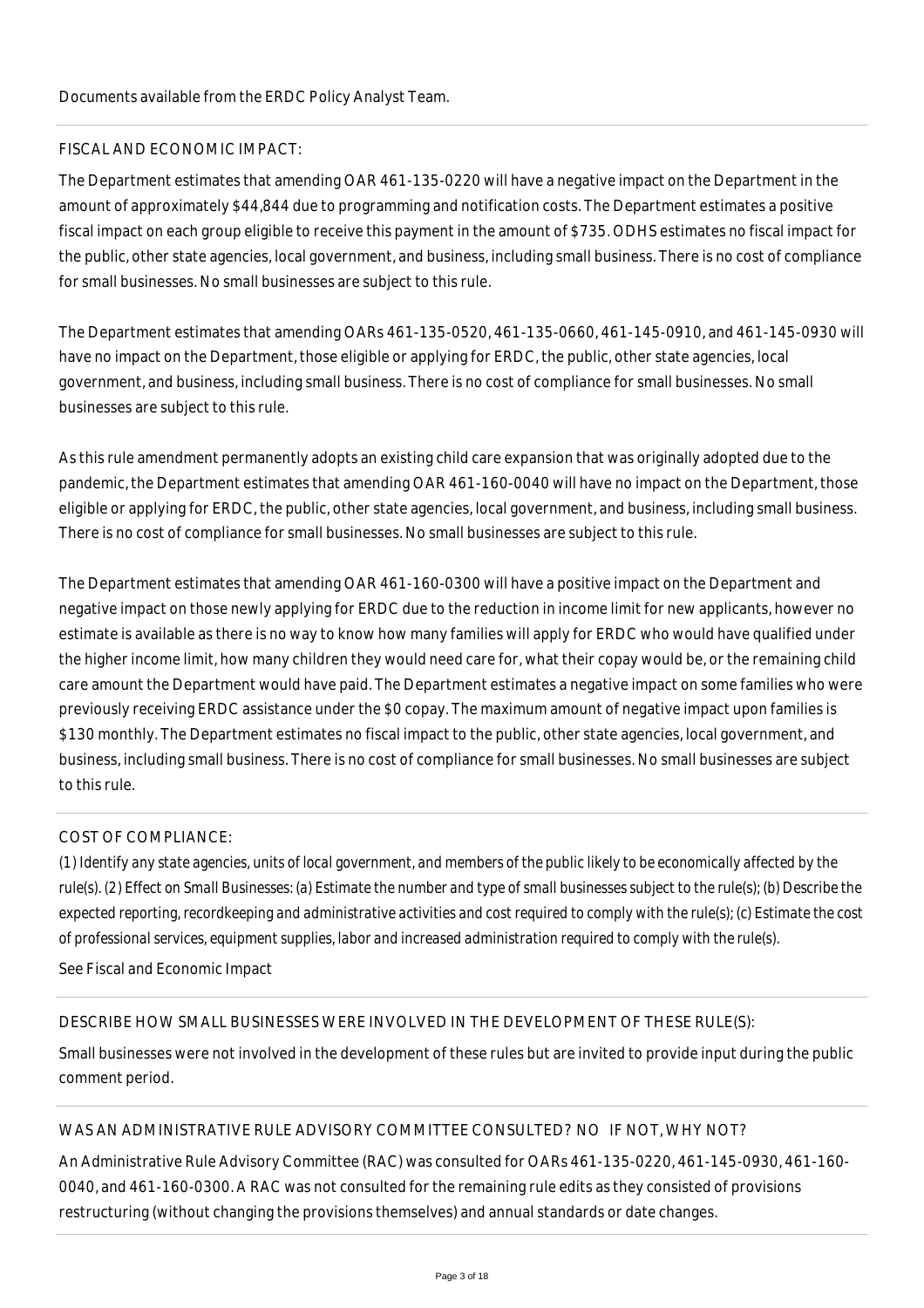# RULES PROPOSED:

461-135-0220, 461-135-0520, 461-135-0660, 461-145-0910, 461-145-0930, 461-155-0190, 461-160-0040, 461- 160-0300

## AMEND: 461-135-0220

RULE SUMMARY: OAR 461-135-0220 is being amended to permanently adopt a temporary filing to end all existing REF, REFM, and TANF program rule amendments related to the COVID-19 pandemic on September 30, 2021, except for the amendment to the resource limit. It is also being changed by permanent filing to add provisions about how ODHS will distribute and handle the American Rescue Plan Act of 2021, Pandemic Emergency Assistance funds for certain TANF benefit groups. Lastly, it may be changed to add or remove COVID-19 related changes to REF, REFM, and TANF programs.

CHANGES TO RULE:

#### 461-135-0220

REF, REFM, and TANF Programs; COVID-19

The provisions in this rule apply to the REF, REFM, and TANF programs.¶

(1) Notwithstanding OAR 461-115-0040(2), the "filing date" may be established telephonically by the Department making record of:¶

(a) The name of the applicant, and their authorized representative (see OAR 461-115-0090) if one exists,¶

(b) The applicant's address,¶

(c) The applicant's request for REF, REFM, or TANF benefits,¶

(d) The applicant stating their full name as their signature, and¶

(e) The date the above occur. ¶

(2) Any individual may apply for REF, REFM, or TANF benefits using the Department approved "telephonic application" (see section (3) of this rule) and "narrated telephonic signature" (see section (4) of this rule) processes. An individual submitting a telephonic application must submit the application with a narrated telephonic signature.¶

(3) A telephonic application is accepted if the following requirements are met: ¶

(a) All questions on the application are answered.¶

(b) All information necessary to determine eligibility (see OAR 461-001-0000) and benefit amount is provided for each individual in the filing group (see OAR 461-110-0310). ¶

(c) The applicant or their authorized representative provides a narrated telephonic signature as defined in this rule. ¶

(4) A narrated telephonic signature is accepted for an application for REF, REFM, or TANF benefits if the following requirements are met:¶

(a) The "Your Rights and Responsibilities" form is reviewed and sent to the mailing address of the applicant.¶ (b) The following sections at the end of the application form are reviewed and sent to the mailing address of the applicant:¶

(A) "Information about cash benefits,"¶

(B) "Information about TANF program penalties,"¶

(C) "Information about all programs," and¶

(D) "Information about your rights and responsibilities." ¶

(c) The "Cooperating with Child Support Enforcement" form, is reviewed, including the good cause for noncooperation with Child Support section, and sent to the mailing address of the applicant.¶

(d) The "Your Rights and Responsibilities While in JOBS, JOBS Plus, and Refugee Employment Services" form is sent to the mailing address of the applicant. T

(e) The applicant or their authorized representative affirms that they:¶

(A) Have heard and understand their rights and responsibilities; ¶

(B) Agree to their rights and responsibilities;¶

(C) Have given true, correct, and complete information to the Department; and¶

(D) States their full name as their signature.¶

(f) The Department makes record of the narrated telephonic signature.¶

(5) The Department determines eligibility at least once every six months when telephonic application and narrated telephonic signature are used.¶

(6) The Department amends the resource limit for the REF, REFM, and TANF programs (see OAR 461-160- 0015(6) and (8)), as follows:¶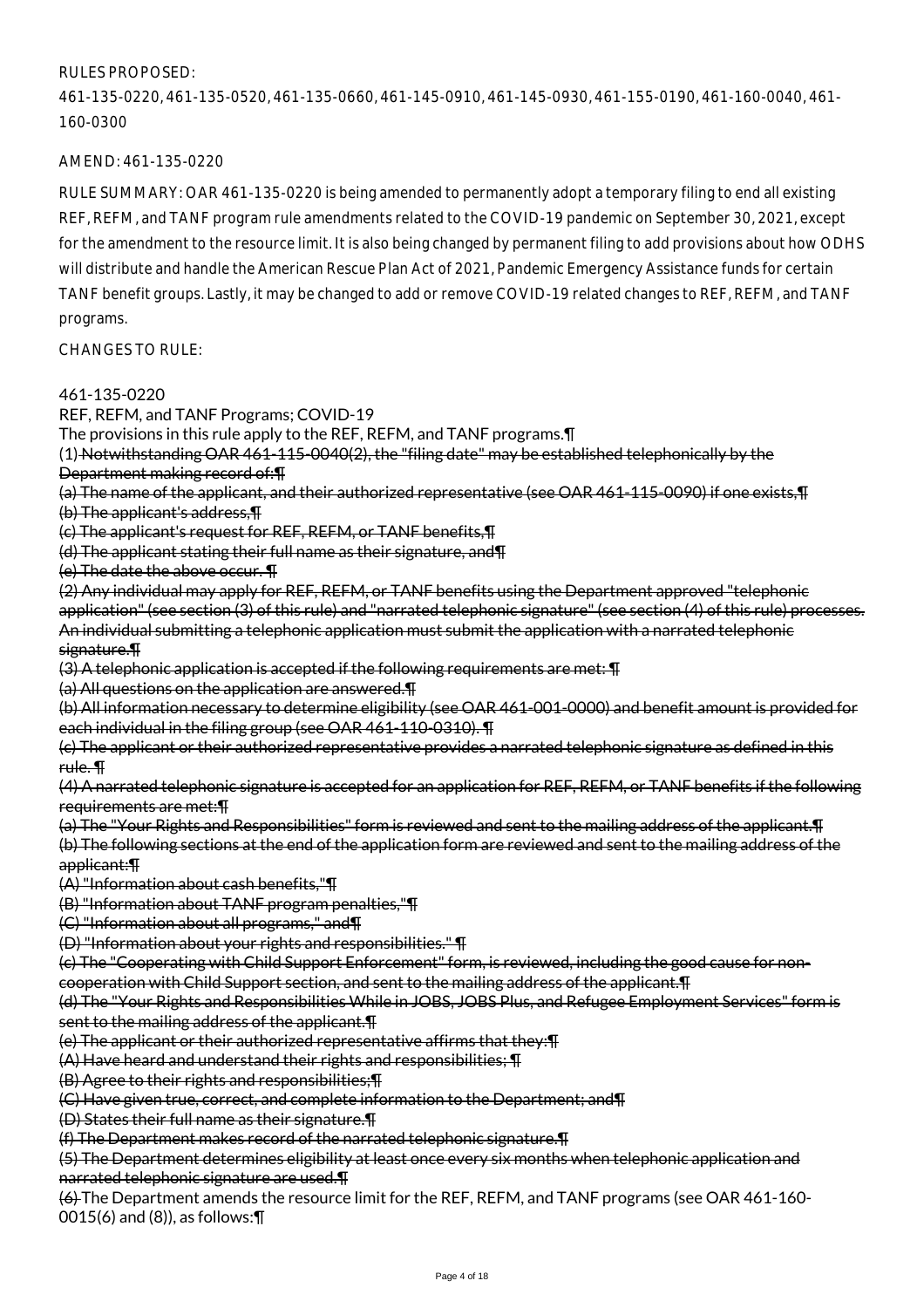(a) \$2,500 for a need group (see OAR 461-110-0630) with every caretaker relative (see OAR 461-001-0000) serving an intentional program violation (see OAR 461-195-0601). ¶

(b) \$10,000 for new applicants and all other need groups (see OAR 461-110-0630). T

(72) In the REF program, notwithstanding the provisions in OAR 461-190-0211(1)(d) and (8), the Department may authorize payments, to be made through partner agencies, for housing, utilities, and other emergency expenses for individuals who are within 60 months of being granted an eligible noncitizen status as defined in OAR 461- 120-0125(5). Eligibility for payments are subject to the following requirements:¶

(a) Individuals are not eligible for payments if they:¶

(A) Are currently enrolled in the Matching Grant program.¶

(B) Have received any other subsidized payment for the same expense for the same month.¶

(b) The income of the financialAmerican Rescue Plan Act of 2021, Pandemic Emergency Assistance funds allotted to the Department shall be distributed in a one-time payment to TANF benefit groups (see OAR 461-110-07530) must have been negatively affected by COVID-19.as follows:¶

(ca) The gross income of the financial group shall not exceed 250 percent of the federal poverty level as listed OAR 461-155-0180. ¶

(d) The resource limit of the financial group must meet section (6) of this rule. payment shall be issued in the same method as the TANF benefit.¶

(eb) The sum of all assistance payments under this section must not exceed \$2500 per filing group (see OAR 461- 110-0430). ¶

(f) Payments shall be made through partner agencies designated by the Department and are subject to availability of funding.¶

(8) The following provisions apply to individuals issued an immigration status listed under OAR 461-120-0125(5) between April 1, 2019 and May 31, 2020:¶

(a) The eight-month program eligibility limit stated in payment is limited to groups eligible for TANF for the month of September 2021 whose eligibility (OAR 461-135-0090(4), OAR 461-135-0930(3) and (6), and OAR 461-195- 0621(4)(c) is extended to January 31, 2021, provided:¶

(A) All other financial and non-financial eligibility requirements for REF are met, and001-0000) was determined and authorized by November 1, 2021.¶

(Bc) The income or employability of the financial group was negatively affected by COVID-19.¶

(b) A filing group that establishes a filing date (see OAR 461-115-0040) between December 1, 2020 and December 31, 2020, shall receive REF benefits for the mpayment amount is determined based on ths of October and November 2020 if:¶

(A) All financial and non-financial eligibility requirements for REF are met for the months of October and November 2020,¶

(B) The filing group did not already receive REF benefits for October and November 2020, and¶

(C) The filing group was not in a Matching Grant Program during the moe available funds and the total number of eligible benefit groups.¶

(d) Paymenths of October and November 2020.¶

(c) REF benefits shall be categorized as client errorare not subject to overpayment (see OAR 461-195-0501) for any month in which both REF benefits and unemployment compensation benefits (see OAR 461-145-0550) werand shall not be included in any overpayment calculation.¶

(e) All funds shall be issued. A in Noverpayment created under this provision will be handled in accordance with OAR 461-195-0301 to OAR 461-195-0350mber 2021, on a date determined by the Department, with no remaining funds available.

Statutory/Other Authority: ORS 409.050, 411.060, 411.070, 411.083, 412.006, 412.049, 412.064 Statutes/Other Implemented: ORS 409.010, 411.060, 411.070, 411.081, 411.083, 411.087, 412.006, 412.049, 412.064, 45 CFR 206.10, 45 CFR 400.155, 45 CFR 261.11, 45 CFR 260.31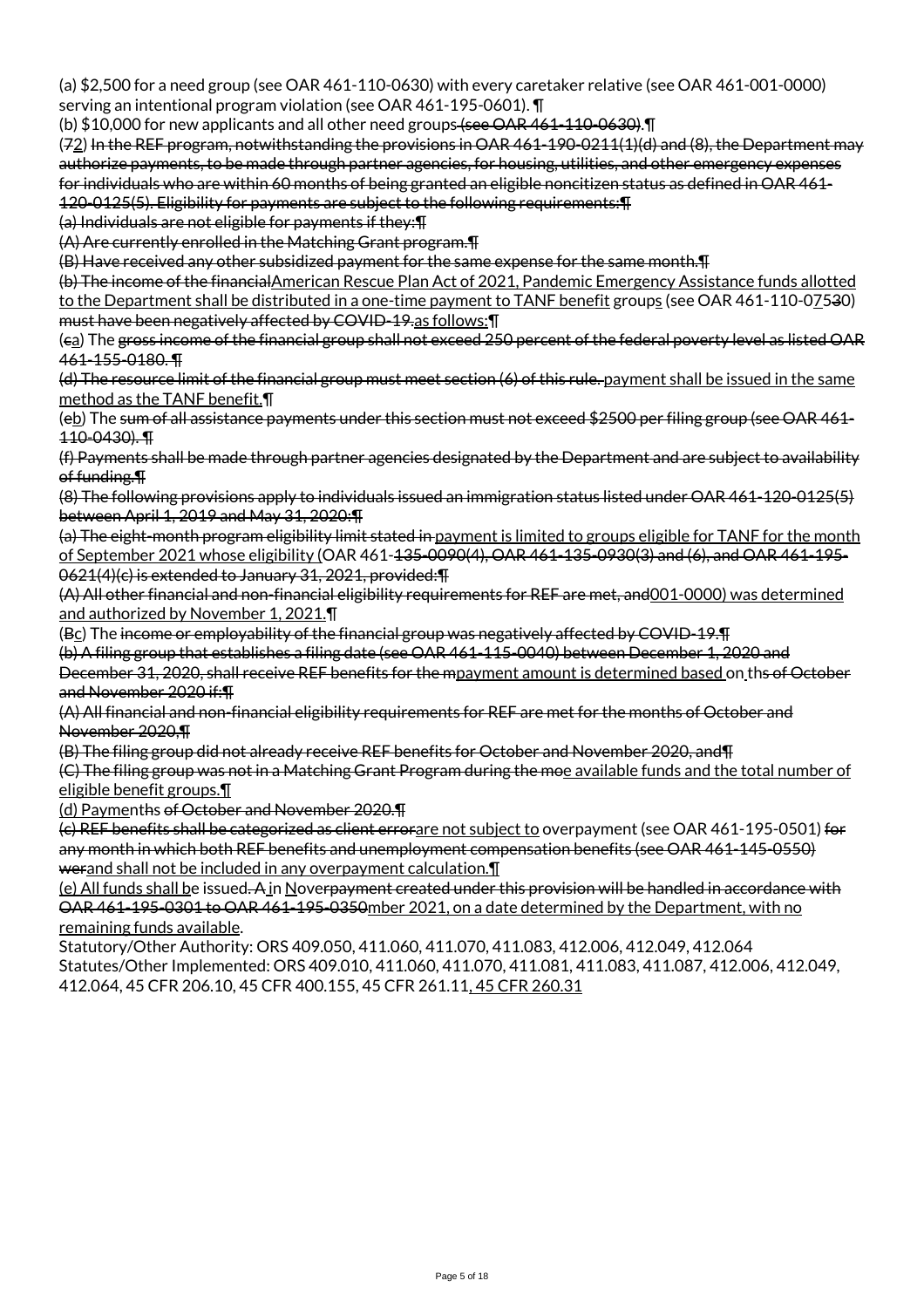# AMEND: 461-135-0520

RULE SUMMARY: OAR 461-135-0520 is being amended to establish in permanent rule the new 36-month period that applies to able-bodied adult without dependents in the SNAP program, which begins January 1, 2022; as well as the continuance into 2022 of no "SNAP time limit areas" existing in Oregon.

CHANGES TO RULE:

# 461-135-0520

Time Limit and Special Requirements for ABAWD; SNAP ¶

This rule establishes the time limit and special requirements for receipt of SNAP benefits for certain adults.¶ (1) Unless the context indicates otherwise, the following definitions apply to rules in OAR chapter 461:¶ (a) "Able-bodied adult without dependents (ABAWD)" means an individual 18 years of age or over, but under the age of 50, without dependents. For the purpose of this definition, "without dependents" means there is no child (see OAR 461-001-0000) under the age of 18 years in the filing group (see OAR 461-110-0310 and 461-110- 0370).¶

(b) "SNAP time-limit areas" means areas of Oregon in which the limitation on eligibility (see OAR 461-001-0000) for SNAP benefits for ABAWD in section 6(o)(2) of the Food and Nutrition Act of 2008 (7 U.S.C. 2015(o)(2)) applies. There are no "SNAP time-limit areas" in Oregon during October 1, 2020 to September 30, 20242. The (c) "SNAP time-limit exempt areas" means areas of Oregon in which the limitation on eligibility for SNAP benefits contained in section 6(o)(2) of the Food and Nutrition Act of 2008 (7 U.S.C. 2015(o)(2)) does not apply per a waiver approved by the United States Department of Agriculture. "Exempt areas" are all counties in Oregon during October 1, 2020 to September 30, 20212.¶

(2) Except as provided otherwise in this rule, an ABAWD who resides in one of the SNAP time-limit areas (see section (1) of this rule) is ineligible to receive food benefits as a member of any household after the individual received food benefits for three countable months (see section (3) of this rule) during January 1, 20<del>1922</del> to December 31, 20244.¶

(3) "Countable months" means months within the 36-month period of January 1, 20<del>1922</del> to December 31, 20244 in which an individual as a member of any household receives SNAP benefits in Oregon or in any other state, unless at least one of the following applies:¶

(a) Benefits were prorated for the month.¶

(b) The individual was exempt from the SNAP time limit for any part of the month for any of the following reasons:¶

(A) The individual resided for any part of the month in one of the SNAP time-limit exempt areas (see section (1) of this rule).¶

(B) The individual was pregnant.¶

(C) A child under the age of 18 years joined the filing group.¶

(D) The individual met the criteria under OAR 461-130-0310(3)(a) or (b).¶

(c) The individual participated in one or more of the activities in paragraphs (A) to (D) of this subsection for 20 hours per week averaged over the month. For purposes of this rule, 20 hours per week averaged monthly means 80 hours per month. (Activities may be combined in one month to meet the 20 hours per week averaged monthly requirement.)¶

(A) Work for pay, in exchange for goods or services, or unpaid work as a volunteer.¶

(i) Work in exchange for goods and services includes bartering and in-kind work.¶

(ii) Unpaid or voluntary work hours must be verified by the employer.¶

(iii) For self-employed individuals, countable income after deducting the costs of producing income (as described in OAR 461-145-0930(5)) must average at least the federal minimum wage times 20 hours per week.¶

(B) Participate in a program under the Workforce Investment Act of 1998, Pub. L. No. 105-220, 112 Stat. 936 (1998).¶

(C) Participate in a program under section 236 of the Trade Act of 1974, Pub. L. 93-618, 88 Stat. 2023, (1975) (19 U.S.C. 2296).¶

(D) Comply with the employment and training requirements described in OAR 461-001-0020, 461-130-0305, and 461-130-0315. Work search activities must be combined with other work-related activities to equal 20 hours per week and may not exceed 9 hours per week.¶

(d) The individual complied with the Workfare requirements in OAR 461-190-0500.¶

(4) An ABAWD must submit evidence to the Department within 90 days following the month they received the countable month to show they were exempt or met the 80 hour activity requirement..¶

(5) An ABAWD who is ineligible under section (2) of this rule but otherwise eligible may regain eligibility if the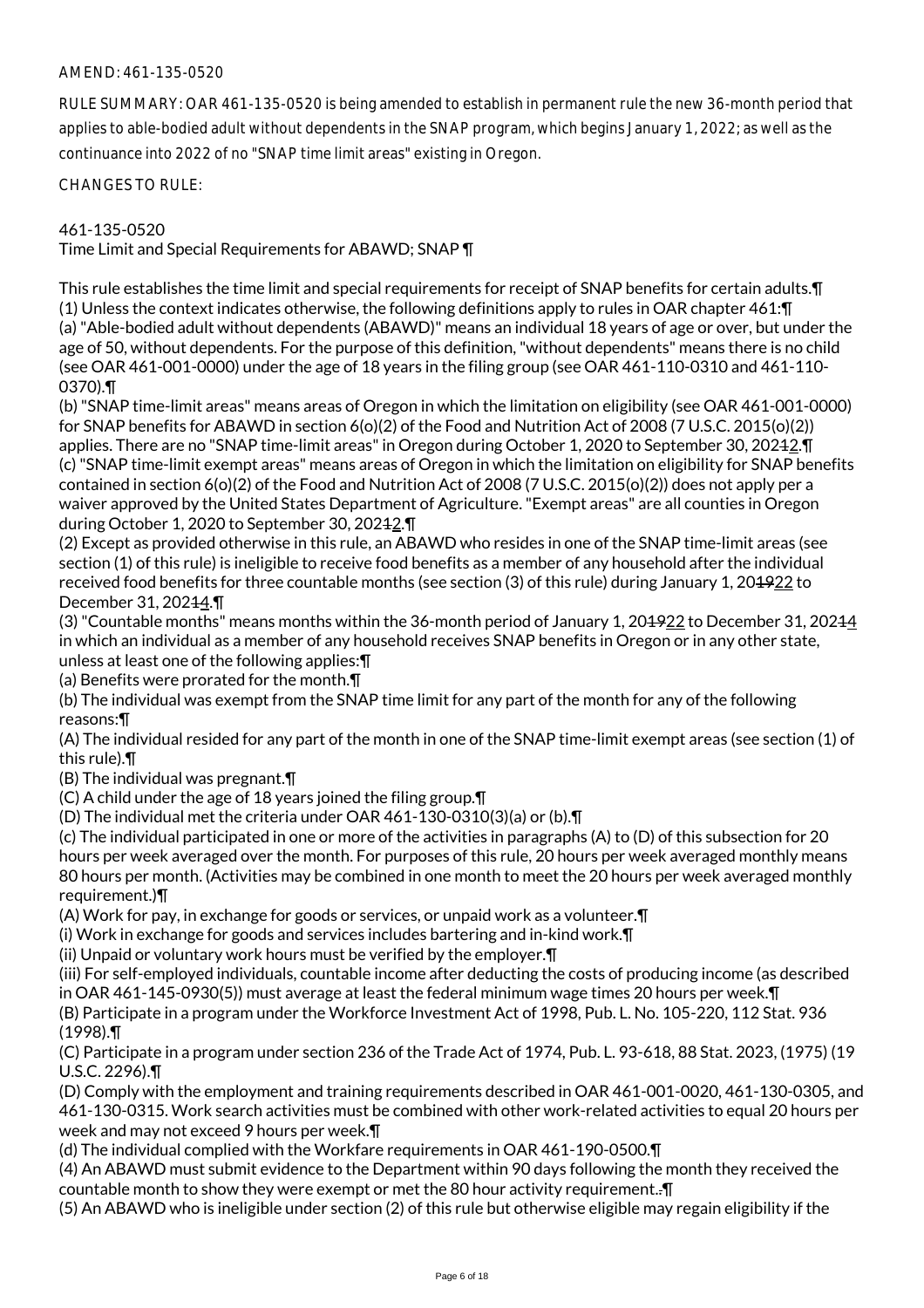requirements of subsections (a) or (b) of this section are met. ¶

(a) The individual becomes exempt under subsection (3)(b) of this rule. Eligibility regained under this subsection begins on the date the individual files a new application and continues as long as the individual is exempt and is otherwise eligible. If not eligible on the filing date (see OAR 461-115-0040), eligibility begins the date all other eligibility requirements are met.¶

(b) The individual, during a consecutive 30-day period during which the individual is not receiving SNAP benefits, meets the requirements of subsection (3)(c) or (3)(d) of this rule.¶

(A) Eligibility regained under this subsection begins on the date the individual files a new application and continues as long as the individual meets the requirements of subsection (3)(c) or (3)(d) of this rule and is otherwise eligible. If not eligible on the filing date, eligibility begins the date all other eligibility requirements are met.¶

(B) There is no limit to how many times an individual may regain eligibility under this subsection during January 1, 204922 to December 31, 20244.

(c) See OAR 461-180-0010 to add an individual to an open SNAP case after the individual has regained eligibility under this section.¶

(6) An individual who regains eligibility under section (5) of this rule and later fails to comply with the participation requirements of subsection (3)(c) or (3)(d) of this rule may receive a second set of food benefits for three consecutive countable months. The countable months are determined as follows:¶

(a) If the individual stopped participation in a work program, countable months start when the Department notifies the individual they are no longer meeting the work requirement.¶

(b) If the individual stopped participation in a work program, countable months start when the individual notifies the Department they are no longer meeting the work requirement.¶

(c) If a change occurred which results in an individual becoming subject to the time limit in section (2) of this rule and the change was required to be reported under rules in OAR chapter 461, division 170, the countable months start when the change occurred.¶

(d) If a change occurred which results in an individual becoming subject to the time limit and the change was not required to be reported under rules in OAR chapter 461, division 170, countable months start when the Department notifies the individual they must meet the work requirement.¶

(e) An individual may only receive benefits without meeting the requirements of subsection (3)(c) or (3)(d) of this rule for no more than a total of six countable months during January 1, 20<del>1922</del> to December 31, 202<del>1</del>4. T

(7) This space is reserved for the use of discretionary exemptions, granted by the Food and Nutrition Service, for ABAWDs residing in certain SNAP time-limit areas who are at risk of having their benefits closed or reduced. Beginning April 1, 2020 to September 30, 20212, the Department is not granting discretionary exemptions.¶ (8) An ABAWD involved in the activities specified in subsection (3)(c) or (3)(d) of this rule or an activity listed in the individual's case plan (see OAR 461-001-0020) is eligible for support service payments necessary for transportation and other costs related to completing the activity as allowed by OAR 461-190-0360.

Statutory/Other Authority: ORS 409.050, 411.060, 411.070, 411.121, 411.816

Statutes/Other Implemented: 7 USC 2015, 7 USC 2029, 7 CFR 273.7, 7 CFR 273.24, ORS 409.010, 409.050, 411.060, 411.070, 411.121, 411.816, 411.825, 411.837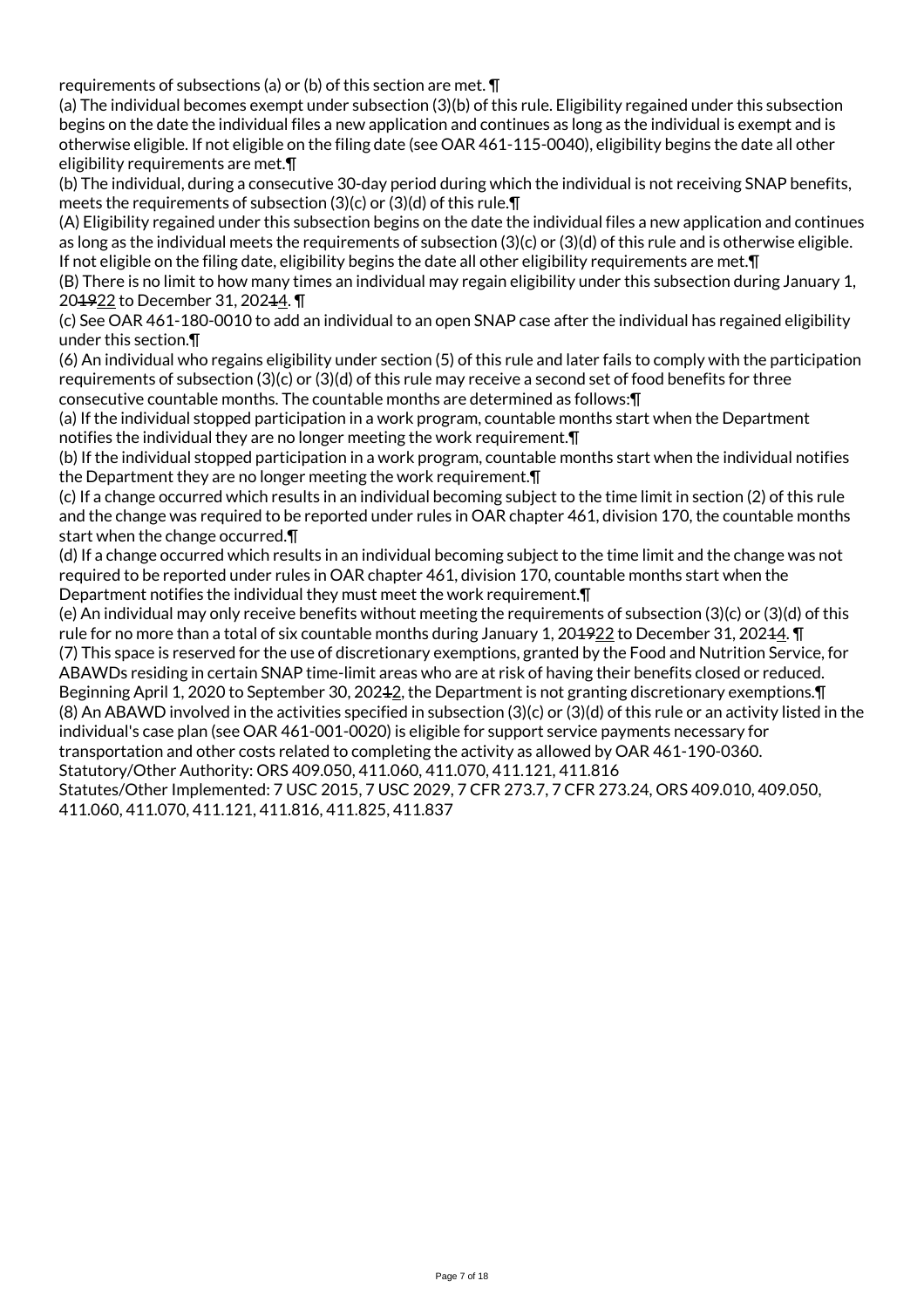## AMEND: 461-135-0660

RULE SUMMARY: OAR 461-135-0660 is being changed to permanently adopt the correction of a rule reference and to substitute month-specific language for Department certification period extensions and Interim or Mid-Certification Periodic Reports with general language.

CHANGES TO RULE:

461-135-0660 SNAP; COVID-19 The provisions in this rule apply to the SNAP program.¶ (1) The Department suspends the following rule sections regarding the SNAP program as provided in this rule:¶ (a) OAR 461-115-0230(3), and¶ (b) OAR 461-135-0520(2) and (6).¶ (2) The Department amends the following rules and rule sections regarding the SNAP program as provided in this rule:¶ (a) OAR 461-115-0020(2),¶ (b) OAR 461-115-0450(1) and (2),¶ (c) OAR 461-135-0570(3), and¶ (d) OAR 461-170-0102.¶ (3) Per the Families First Coronavirus Act, Title 3, Section 2301:¶ (a) SNAP time limit work requirements for ABAWDs (see OAR 461-135-0520) are temporarily waived.¶ (b) ABAWDs will not be subject to earning countable months (see OAR 461-135-0520). ¶ (4) An individual who the Department has determined is mandatory (see OAR 461-130-0305) will be granted "good cause" (see OAR 461-130-0327) if the reason for not accepting employment or for leaving a job was due to the individual's concerns regarding their health due to the COVID-19 pandemic. ¶ (5) Notwithstanding OAR 461-115-0450, and beginning March 2020, the Department may extend a certification period (see OAR 461-001-0000) before the certification period ends:.. I (a) Not to exceed 6 months, when the certification period ends in the months of March, April, May, or June of 2020.¶ (b) When the certification period ends in October or November 2020:¶ (A) The certification period is extended to April 30, 2021, for a filing group with a certification period of 12 or fewer months.¶ (B) TThe Department's Central Office shall determine the length of the certification period is extended to October 31, 2021, for a filing group with a certification period of 24-months.¶ (c) When the Mid-Certification Review is due in the months of October, November or December 2020, the Department waives the requirement to submit the Review and:¶ (A) Thsion, criteria for selection, and select the cases whose certification period isare extended to October 31, 2022 and the Mid-Certification Review is due in October 2021, for a filing group with a Review due in October or November 2020.¶ (B) The.¶ (b) Selection for certification period is extended to December 31, 2022 and the Mid-Certification Review is due in December 2021, for a filing group with a Review due in December 2020.¶ (d) When the certification period ends in December 2020:sion is not a hearable issue.¶ (A6) The certification period is extended to June 30, 2021 for a filing group with a certification period of 12 or fewer months.¶ (B) The certification period is extended to December 31, 2021 for a filing group with a certification period of 24 months.¶ (e) When the certification period ends in the months of February or March 2021 and the certification period of the filing group has not been previously extended by the Department:¶ (A) Not to exceed 6 months when the only countable income is TANF program benefits or TANF program benefits and Social Security benefits.¶ (B) Not to exceed 12 months when the only countable income is Social Security benefits.¶ (f) When the certification period ends in the month of June 2021, the certification period of the filing group has not been previously extended by the Department, and the filing group is not Job Participation Incentive (see OAR 461-135-1260) eligible.¶ (g) When the certification period ends in the month of October 2021, the certification period of the filing group has not been previously extended by the Department, the filing group is not Job Participation Incentive (see OAR

461-135-1260) eligible, the filing group is not in Transitional Benefits Alternative (see 461-135-0506), and meets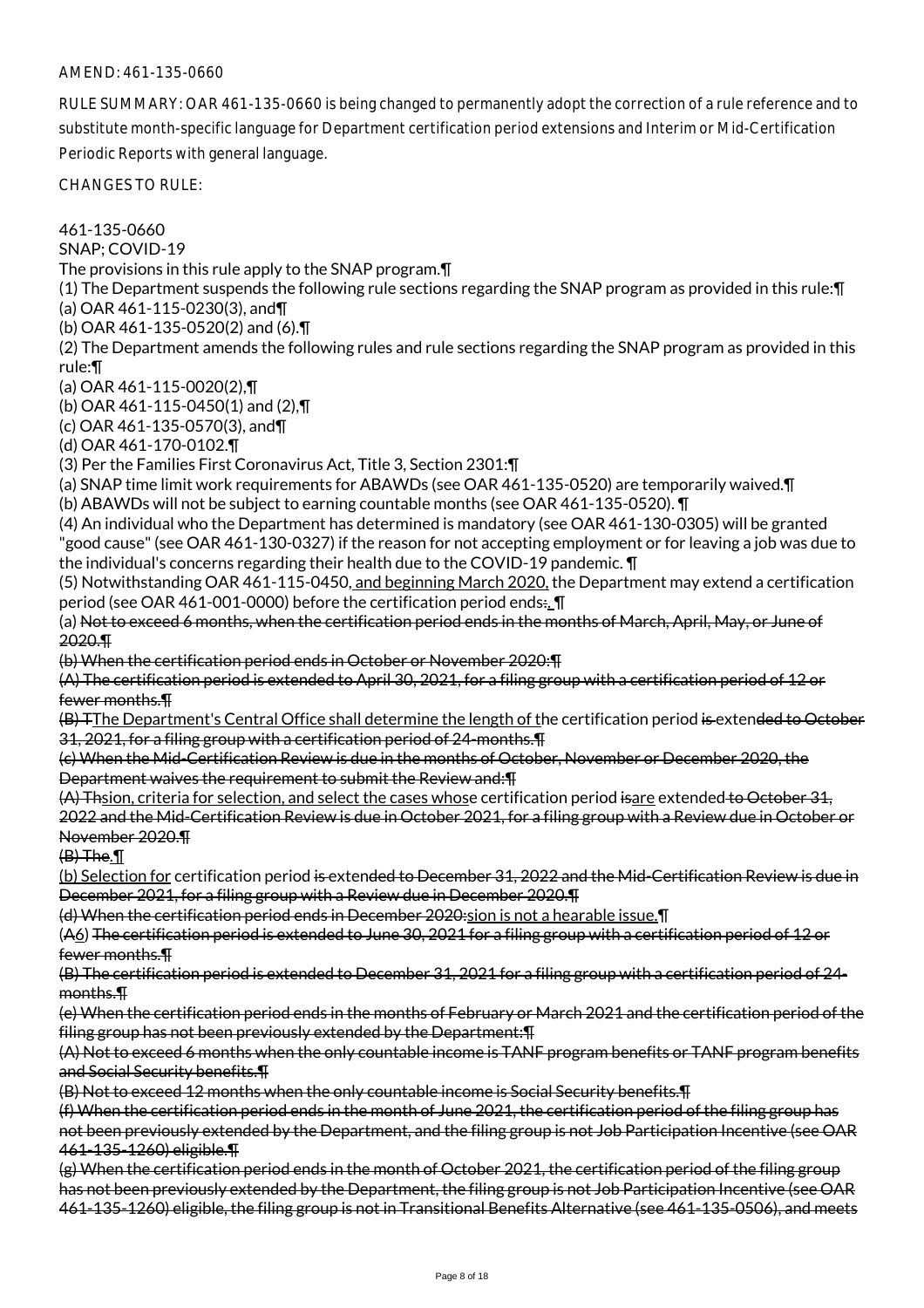one of the following:Notwithstanding OAR 461-170-0102, and beginning March 2020, the Department may waive the requirement to submit an "Interim Change Report" or a "Mid-Certification Review" in order to continue receiving benefits: ¶

(Aa) The only countable (see OAR 461-001-0000) income is TANF program benefits, SSI (see OAR 461-145- 0510), Social Security Benefits (see OAR 461-145-0490), or Social Security Death Benefit (see OAR 461-145- 0500).¶

(B) The countable income of the financial group is less than 25 percent of the Federal Poverty Level (see OAR 461- 155-0180).¶

(C) The group completed a renewal for a medical program maintained in the ONE system between August 1, 2021 and September 15, 2021, with a countable income of less than 130 percent of the Federal Poverty Level.¶

(D) The group was determined eligible for a Chapter 461 program maintained in the ONE system between August 1, 2021 and September 15, 2021, with a countable income of less than 130 percent of the Federal Poverty Level.¶ (6) Notwithstanding OAR 461-170-0102, the Department waives the requirement to submit anDepartment's Central Office shall determine the criteria for selection and select the cases whose "Interim Change Report" or a "Mid-Certification Review" in order to continue receiving benefits: are waived. I

(ab) When the Interim Change Report or Mid-Certification Review is due in the months of March, April, May, or June of 2020.¶

(b) When the Interim Change Report is due in the months of October, November, or December of 2020Selection for waiver is not a hearable issue.¶

(7) Emergency allotments (supplements) are permitted through USDA waiver under Families First coronavirus Response Act of 2020. The Department may issue an emergency allotment of SNAP benefits for any months approved for an emergency allotment by the Food and Nutrition Service, with the following limitations:¶ (a) The emergency allotment does not change the benefit level, calculated under OAR 461-160-0400, for the benefit group (see OAR 461-110-0750).¶

(b) The emergency allotment shall be issued on a date determined by the Department, not subject to OAR 461- 165-0100.¶

(c) Beginning April 2020, and except as provided in paragraphs (A) and (B) of this subsection, the amount of the emergency allotment shall be the difference between the benefit level calculated under OAR 461-160-0400 and the maximum Payment Standard for the number of individuals in the benefit group. If there is no difference, no emergency allotment shall be issued. ¶

(A) Beginning April 2021, if the difference calculated equals an amount less than \$95, the amount emergency allotment shall be \$95.¶

(B) Beginning May 2021, if the benefit level calculated under OAR 461-160-0400 of a benefit group is \$0, no emergency allotment shall be issued.¶

(d) When the Food and Nutrition Service makes a change that ends, reduces, or suspends the emergency allotment:¶

(A) No decision notice (see OAR 461-001-0000) is required. The Department is not required to mail a notice of intended action.¶

(B) The Department shall publicize the change using one or more of the following methods: ¶

(i) Informing the public through the news media.  $\P$ 

(ii) Placing posters in the offices that serve affected individuals, in the locations where SNAP is issued, and at other sites frequented by individuals receiving SNAP. ¶

(iii) Mailing a general notice to the households of affected recipients.¶

(e) Excepting an overpayment (see OAR 461-195-0501), there is no right to hearing to dispute emergency allotment and no right to continuing benefits.¶

(8) For applications with a filing date (see OAR 461-115-0040):¶

(a) Established from March 23, 2020 to December 31, 2021, the Department waives the requirement under OAR 461-115-0020 section (1) to meet the interview requirements in order to complete the application process, and¶ (b) Established from March 23, 2020 to December 31, 2021, the Department suspends the requirement under OAR 461-115-0230(3)(b) to grant a face-to-face interview at the applicant's request.¶

(c) The provisions in this section are retroactively effective for applications with a filing date of March 23, 2020, and after.¶

(9) Retroactively effective January 16, 2021: In addition to the provisions under section (3) of OAR 461-135- 0570, to be eligible for SNAP benefits, a student of higher education (see OAR 461-135-0570) may also meet the requirements of one of the following subsections:¶

(a) The student of higher education is eligible to participate in state or federally funded work study program during the regular school year.¶

(b) The student of higher education has an Expected Family Contribution (EFC) of \$0 in the current academic year, as determined through the Free Application for Federal Student Aid (FAFSA). ¶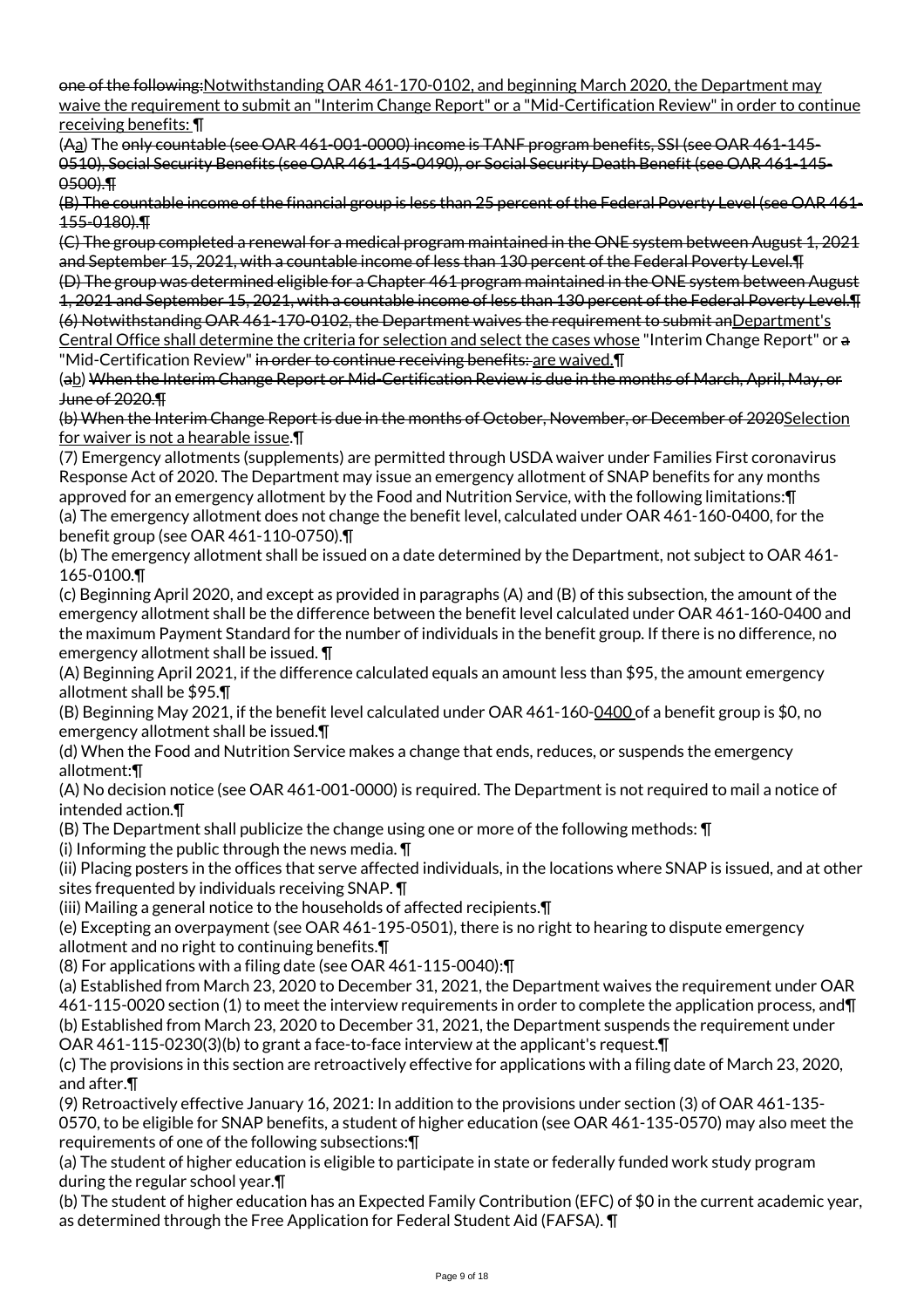(10) The provisions-- ¶

(a) Listed in sections (3) and (4) of this rule end on the last day of the month in which the public health emergency declaration made by the Secretary of Health and Human Services under section 319 of the Public Health Service Act based on an outbreak of coronavirus disease 2019 (COVID-19) is lifted.¶

(b) Listed in section (9) of this rule end 30 days after the day upon which the public health emergency declaration made by the Secretary of Health and Human Services under section 319 of the Public Health Service Act based on an outbreak of coronavirus disease 2019 (COVID-19) is lifted.

Statutory/Other Authority: ORS 411.060, 411.070, 411.121, 411.816, ORS 409.050

Statutes/Other Implemented: ORS 409.010, ORS 411.060, 411.070, 411.121, 411.816, 411.825, 411.837, 7 USC 2015, 7 USC 2029, 7 CFR 273.7, 7 CFR 273.24, Pub. L. 116-127, ORS 409.050, 7 CFR 273.10, 7 CFR 273.14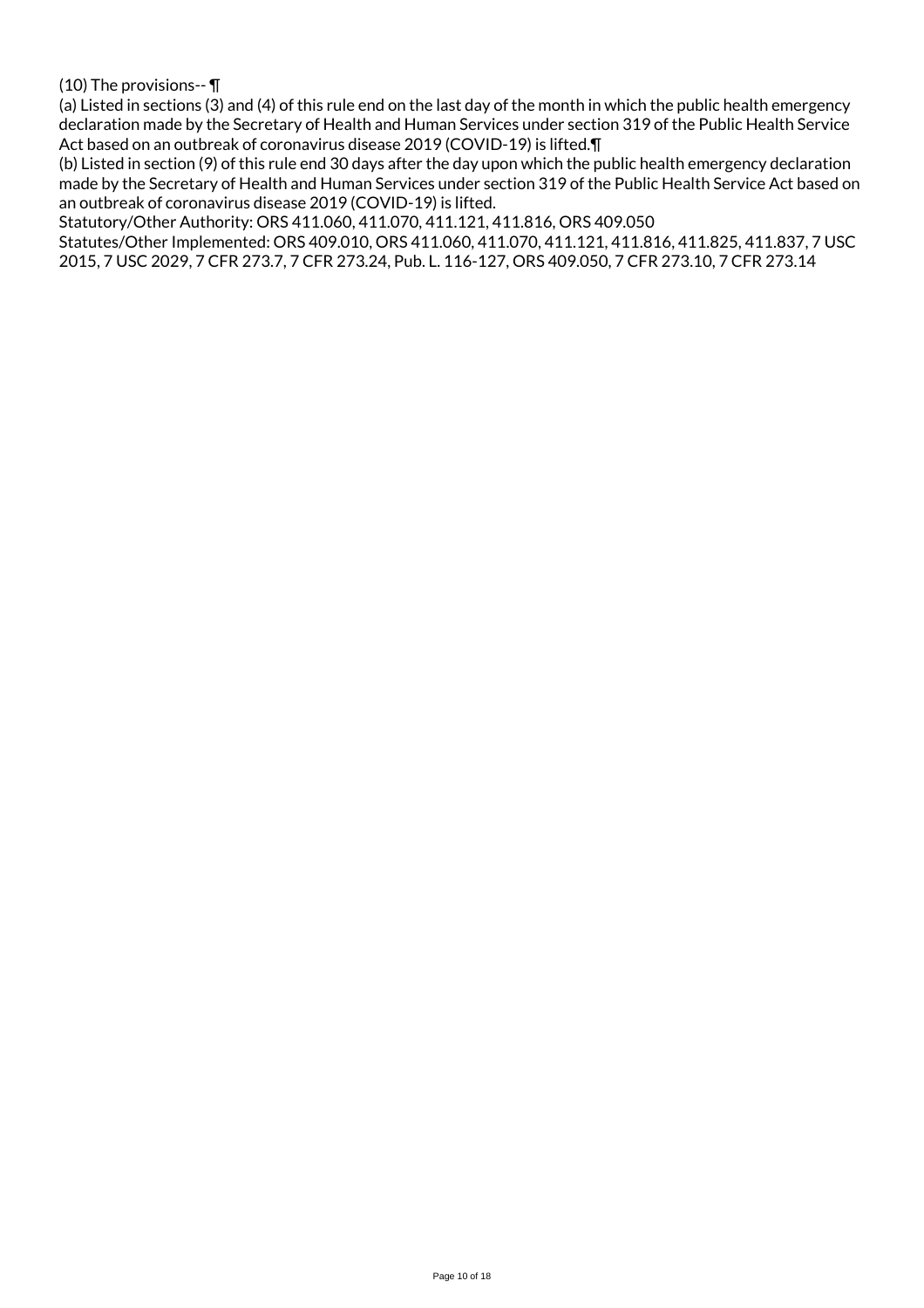# AMEND: 461-145-0910

RULE SUMMARY: OAR 461-145-0910 is being amended to replace in permanent filing, information about how countable self-employment income is determined with a reference to the rule that explains the determination in detail.

CHANGES TO RULE:

## 461-145-0910

Self-Employment; General; Not OSIP, OSIPM, or QMB ¶

(1) Self-employment income is income resulting from an individual's business, trade, or profession, rather than from a salary or wage paid by an employer. An individual is considered self-employed if the individual meets the criteria in sections (2) or (3) of this rule. Except as noted in section (3) of this rule when an individual has established a corporation, determine if the individual is self-employed according to section (2) of this rule. If the individual has more than one self-employment business, trade, or profession, the income from each is determined separately.¶

(2) Except as provided in OAR 461-145-0250(1), an individual is self-employed for the purposes of this division of rules if the individual meets the requirements of one or more of (a), (b), or (c):¶

(a) Files taxes as self-employed for their business on their personal taxes.¶

(b) Is considered an independent contractor by the business.¶

(c) Meets all the following criteria:¶

(A) Is not required by the business to complete an IRS W-4 form;¶

(B) Is not required to pay federal income tax or FICA payments from their paycheck(s);¶

(C) Liability or worker's compensation insurance for the individual is not paid by the business;¶

(D) Meets at least one of the following:¶

(i) Creates or provides the products or services they sell, or¶

(ii) Sets the price for the products or services they sell;¶

(E) Is responsible for the business expense and losses; and¶

(F) Receives profits from the business.¶

(3) Notwithstanding section (2) of this rule:¶

(a) Homecare Workers (see OAR 411-031-0020) paid by the Department are not self-employed.¶

(b) Providers considered an employee of an Aging and People with Disabilities, Office of Developmental

Disabilities Services, or Oregon Health Authority benefit recipient, such as Independent Choices Program (see OAR 411-030-0100) providers, Personal Support Workers (see OAR 411-375-0000), and Personal Care Attendants (see OAR 410-172-0810) are not self-employed.¶

 $\left\langle \epsilon \right\rangle$  Child care providers (see OAR 461-165-0180) paid by the Department, adult foster home providers (see OAR 411-050-0602) paid by the Department, realty agents, and individuals who sell plasma, redeem beverage containers, pick mushrooms for sale, or engage in similar enterprises are considered to be self-employed.¶ (4) In the ERDC, REF, SNAP, and TANF programs, self-employment income is counted prospectively to determine eligibility (see OAR 461-001-0000) as follows:¶

(a) Self-employment income is annualized when it is:¶

(A) Received during less than a 12-month period but is intended as a full year's income.¶

(B) From a business that has operated for a full year and the previous year is representative of what the income and costs will be during the budget month.¶

(b) Except in the ERDC program, self-employment income is treated as anticipated income when a financial group (see OAR 461-110-0530) begins self-employment and is unable to determine what the income and costs will be during the budget month.¶

(5) In the REFM program:¶

(a) Self-employment income is counted only if received in the month of application.¶

(b) If self-employment income counted in the month of application puts the applicant over the income limits for REFM, the income is calculated according to section (4) of this rule.¶

(6) When determining the amount of countable (see OAR 461-001-0000) self-employment income, use gross receipts and sales, including mileage reimbursements, before coststhe Department follows OAR 461-145-0930. Statutory/Other Authority: ORS 409.050, 411.060, 411.070, 411.404, 411.816, 412.006, 412.049, 413.085, 414.685

Statutes/Other Implemented: ORS 409.010, 409.050, 411.060, 411.070, 411.404, 411.816, 412.006, 412.049, 413.085, 414.685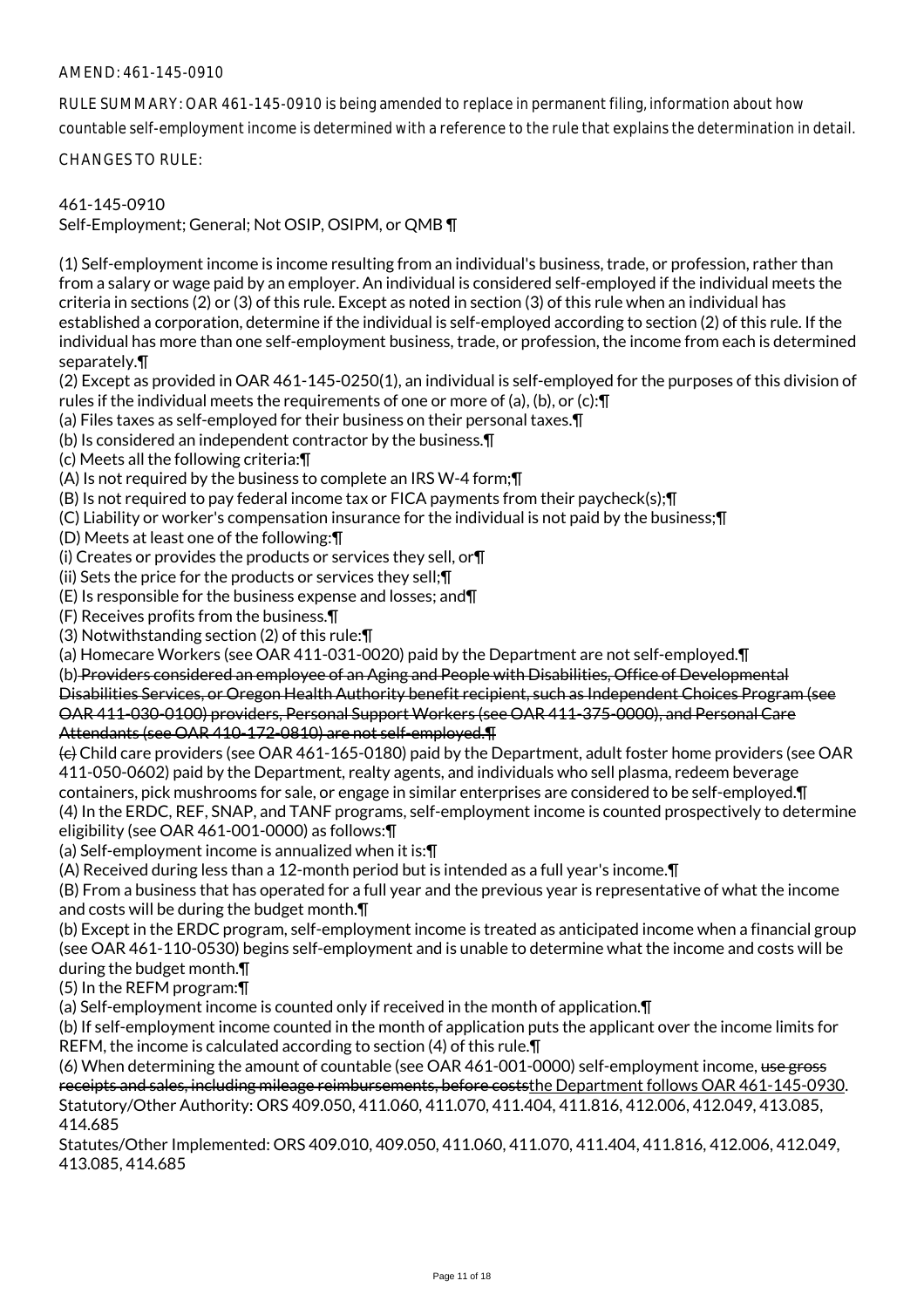## AMEND: 461-145-0930

RULE SUMMARY: OAR 461-145-0930 is being amended to permanently adopt temporary rule changes which align the rule with current Department policy and to distinguish for the ERDC program how self-employment countable income is determined, which does not allow deductions, from how self-employment income is calculated for determining ERDC copay and hours, which does allow deductions. It is also being amended to make the general Department provisions regarding self-employment countable income clearer.

CHANGES TO RULE:

## 461-145-0930

Self-Employment; Determination of Countable Income ¶

This rule explains how different programs exclude and deduct costs from self-employment gross sales and receipts to determine countable (OAR 461-001-0000) income from self-employment.¶

(1) The Department initially determines gross self-employment income, totaling gross sales and receipts, including mileage reimbursements, minus any returns and allowances (before excluding or deducting any costs). (2). Inf the ERDC program, if an individual claims an excludablre are costs permitted under OAR 461-145-0920, at

least 50 percent of gross self-employment income is excluded. The maximum exclusion is the total excludable cost under OAR 461-145-0920the Department allows deductions from the gross self-employment income in

accordance with this rule to determine countable (OAR 461-001-0000) income from self-employment.¶ (2) In the ERDC program, no costs are deducted.¶

(3) In the OSIP, OSIPM, and QMB programs, all costs permitted under OAR 461-145-0920 are excluded.¶ (4) In the REF, REFM, and TANF programs, no costs are subtracted (excluded).¶

(5) In the SNAP program, if there are any costs permitted under OAR 461-145-0920, there is a deduction of 50 percent of gross self-employment income.¶

(6) In the DSNAP program, the Department allows all actual costs permitted under OAR 461-145-0920. Statutory/Other Authority: ORS 414.685, ORS 414.826, ORS 329A.500, 409.050, 411.060, 411.083, 411.404, 411.706, 411.816, 412.006, 412.049, 413.085

Statutes/Other Implemented: ORS 414.826, 7 CFR 280.1, ORS 329A.500, 409.010, 411.060, 411.083, 411.404, 411.706, 411.816, 412.006, 412.009, 412.049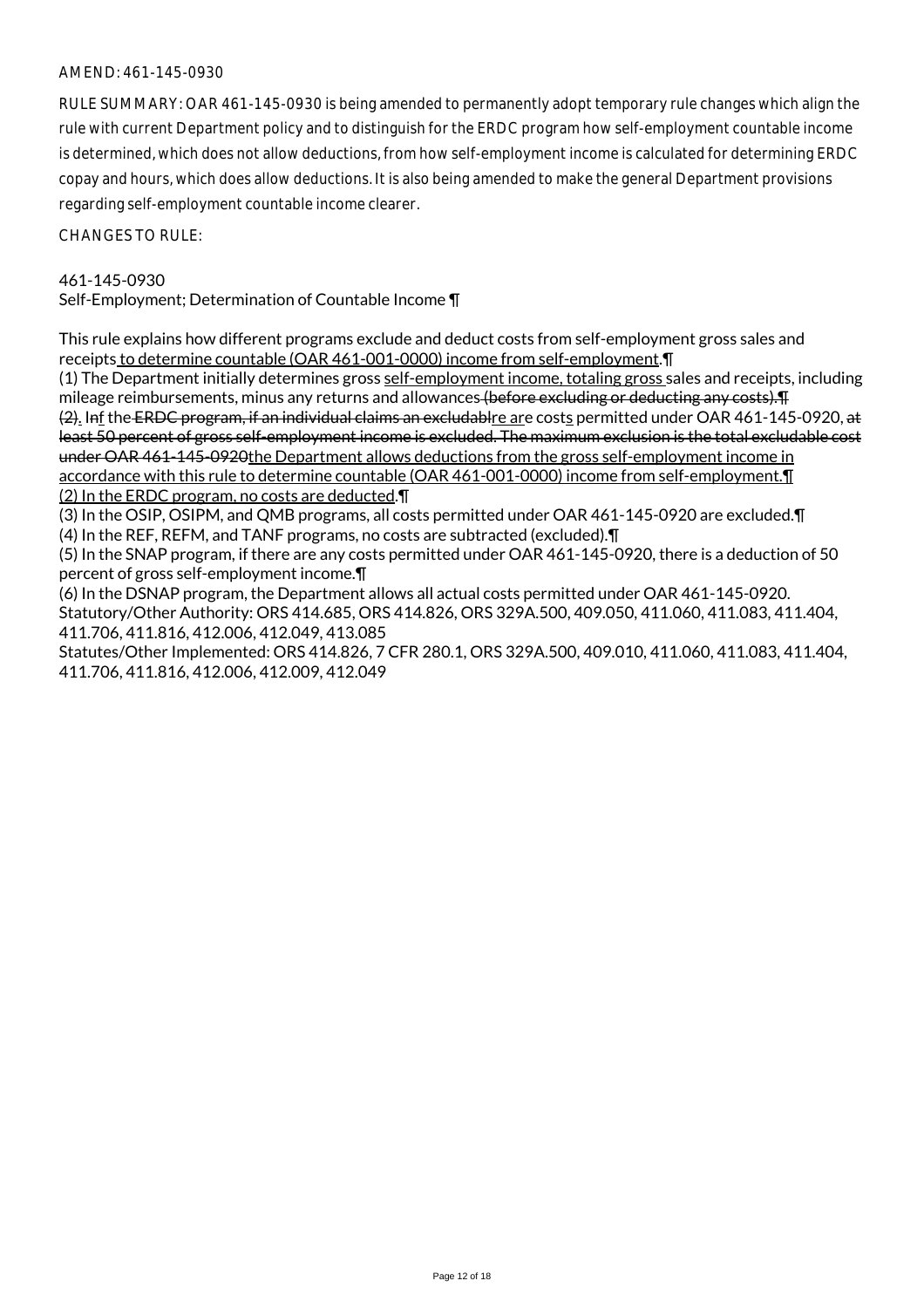#### AMEND: 461-155-0190

RULE SUMMARY: OAR 461-155-0190 is being amended to align through permanent filing, the full-month Disaster SNAP (DSNAP) Payment Standard with adjustments set forth effective October 1, 2021, by the Food and Nutrition Service.

CHANGES TO RULE:

461-155-0190

Income and Payment Standards; SNAP and DSNAP ¶

(1) The monthly SNAP Countable Income Limit is set at 130 percent of the federal poverty level under OAR 461- 155-0180 for the number of individuals in the need group (see OAR 461-110-0630). The monthly SNAP Adjusted Income Limit is set at 100 percent of the federal poverty level under OAR 461-155-0180 for the number of individuals in the need group.¶

(2) The SNAP Payment Standard (Thrifty Food Plan) is:¶

- No. in Benefit Group...............Monthly Amount ¶
- 1...............................................\$ 250¶
- 2................................................459¶
- 3................................................658¶
- 4................................................835¶
- 5................................................992¶
- 6................................................1,190¶
- 7................................................1,316¶
- 8................................................1,504¶
- +1...............................................+ 188¶

(3) The full-month Disaster SNAP (DSNAP) Payment Standard is: ¶

No. in Benefit Group...............Monthly Amount¶

- 1...............................................\$ 2504¶
- 2................................................374459¶
- 3................................................535658¶
- 4................................................680835¶
- 5................................................807992¶
- 6................................................9691,190¶
- 7................................................1,071316¶
- 8................................................1,22504¶
- +1...............................................+ 15388¶

(4) The DSNAP Gross Income Limit is set under OAR 461-155-0180 for the number of individuals in the household (see OAR 461-135-0491) group.

Statutory/Other Authority: ORS 409.050, 411.060, 411.070, 411.816

Statutes/Other Implemented: ORS 411.070, 411.816, 411.825, 411.837, ORS 409.010, 409.050, 411.060, 7 CFR 273.1, 7 CFR 273.10, 7 CFR 280.1, H.R. 133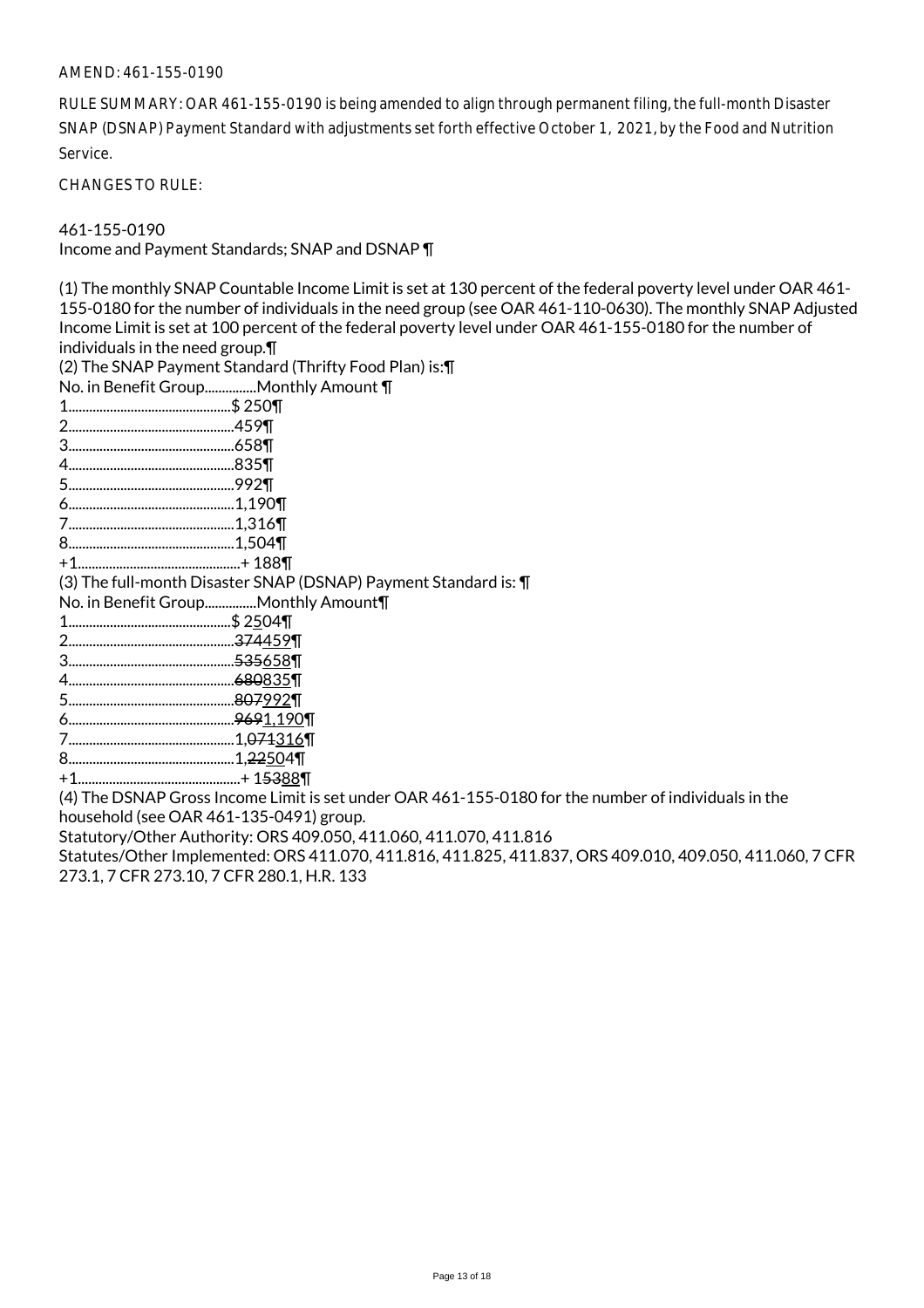# AMEND: 461-160-0040

RULE SUMMARY: OAR 461-160-0040 is being amended to remove the word "client," to expand child care coverage to school hours for children participating in distance learning rather than in-person schooling, and to expand child care coverage when caretakers are working from home when the nature of the work does not allow the caretaker to provide the care without affecting their work. It may also be amended to change provisions about copays due in the ERDC program.

CHANGES TO RULE:

461-160-0040

Dependent Care Costs; Deduction and Coverage ¶

(1) In the SNAP program, dependent care is deductible (see OAR 461-160-0430) when all of the following are true:¶

(a) The dependent is a member of the filing group (see OAR 461-110-0310) and is in the care, control, and custody of an individual in the group.¶

(b) The dependent care provider:¶

(A) Is not in the filing group; and¶

(B) Is not the parent (see OAR 461-001-0000) of the dependent.¶

(c) The dependent care is necessary because the clientaretaker (see OAR 461-001-0000) is working, commuting, on a meal break, in training, participating in pre-employment education, or participating in an OFSET case plan (see OAR 461-001-0020).¶

(2) In the SNAP program, dependent care costs that are deductible under section (1) of this rule include:¶

(a) The costs of care provided by an individual care provider or care facility,¶

(b) Transportation costs to and from the individual care provider or care facility, and¶

(c) Activity or other fees associated with the care provided to the dependent that are necessary for the dependent to participate in the care; with the exception of fees related to penalties, fines, or advance payment for cost of care.¶

(3) In the ERDC and TANF programs, the cost of dependent child care may be paid for by the Department (is covered) only if dependent child care is necessary for the working clientaretaker to perform the clientaretaker's job duties, except in the ERDC program the cost of dependent care is allowed for approved educational hours, for clientaretakers participating in the Occupational Training and Child Care program, and for child care authorized under section (5) of this rule.¶

(a) For a clientaretaker working under a JOBS Plus agreement, child care is covered during the time the clientaretaker is engaged in work or in job search if the employer pays the clientaretaker during that time. I (b) Child care is covered for clientaretakers participating in the Occupational Training and Child Care program who have applied for the program and actively engaged in training as outlined in the Occupational Training and Child Care program.¶

(4) In the ERDC, JOBS, and TANF programs, the cost of dependent child care is not covered by the Department when free care is available, such as during school hours for school-age children, unless a child is not attending inperson schooling and is instead participating in distance learning.¶

(5) Child care is not covered in the ERDC and TANF programs if the nature of the work of the caretaker (see OAR 461-001-0000) does not make it necessary for a person other than the caretaker to provide the care. Child care is not covered during a period of time when the caretaker --  $\text{T}$ 

(a) Works at home and t--¶

(a) The nature of the work allows the caretaker to provide the care without significantly affecting the work;¶ (b) PThe caretaker provides child care in a residence; or¶

(c) WThe caretaker works for a provider of child care in a residence, unless the provider is a certified family child care home under OAR 414-350-0000 to 414-350-0400.¶

(6) In the ERDC program the cost of dependent child care may continue to be paid for by the Department (is covered) during the certification period (see OAR 461-001-0000) with no change to the authorized child care hours subject to the following provisions:¶

(a) When a reduction in work hours occurs the copay may be adjusted.¶

(b) When a job loss occurs:¶

(A) When a caretaker has a permanent job loss from all employment the copay is waived for up to three months for a work search period, starting the month after the job loss occurred.¶

(B) The waiver ends at the end of the three month period if the caretaker becomes employed.¶

(C) The three month work search period does not apply when:¶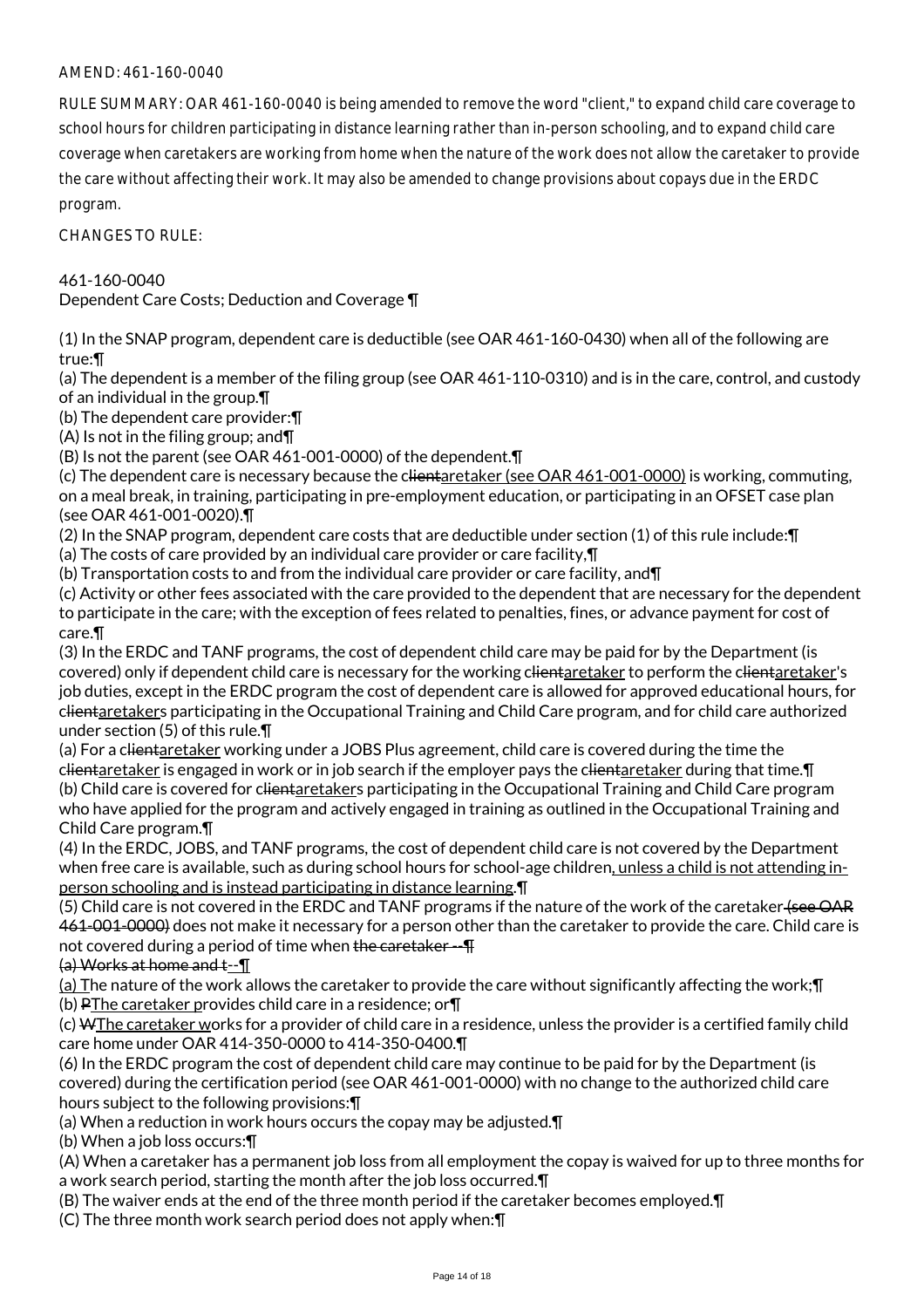(i) The adult was discharged or fired without good cause (see OAR 461-135-0070(2)) for misconduct, felony, or theft. "Misconduct" means willful or wantonly negligent violation of the standards of behavior which an employer has the right to expect of an employee, including an act or series of actions that amount to a willful or wantonly negligent disregard of an employer's interest.¶

(ii) The adult voluntarily quit in anticipation of discharge or without good cause.¶

(c) For medical leave:¶

(A) When a caretaker is on medical leave the reason for the leave must be verified including diagnosis and prognosis under OAR 461-125-0830. Maternity leave may be authorized for three months (12 weeks) without medical documentation.¶

(B) For a decrease or increase in income during or at the end of medical leave see OAR 461-180-0005 and OAR 461-180-0030.¶

(C) Medical leave and maternity leave can be extended when new verification is received prior to the end of the month noted on the original documentation. Medical leave cannot extend beyond the certification period.¶ (d) For military transition:¶

(A) When a caretaker who is a discharged U.S. military member returns from active duty in a military war zone, the copay is waived for up to six months starting the month after the military member returns home.¶

(B) The copay waiver ends at the end of the six month period if the caretaker becomes employed. The copay waiver ends before the end of the six month period if the caretaker returns to active duty.¶

(e) Under this section child care may be used for work, work search, approved educational hours, military transition activities, or other activities to maintain a part-time or full-time slot at a child care facility.¶

(f) If the clientaretaker stops participating in the Occupational Training and Child Care program:¶

(A) The clientaretaker's copay is waived for up to three months while the clientaretaker is in the process of reengaging into the program.¶

(B) The waiver ends when the clientaretaker reengages into the Occupational Training and Child Care program.¶ (C) If the clientaretaker does not reengage within three months, the ERDC certification ends at the end of the three months if the c<del>lient</del>aretaker does not reengage in the Occupational Training and Child Care program. **T** (7) In the JOBS program, the cost of child care may be covered while the care is necessary to enable the clientaretaker to participate in a case plan (see OAR 461-190-0211).¶

(8) In the ERDC, JOBS, JOBS Plus, and TANF programs, the cost of dependent child care may be paid for (is covered) by the Department, only if all the following are true:¶

(a) The dependent child (see OAR 461-001-0000):¶

(A) In the ERDC program, is a member of the benefit group (see OAR 461-110-0750) and is in the care, control, and custody of an individual in the group.¶

(B) In the JOBS, JOBS Plus, and TANF programs, lives with the filing group.¶

(b) The provider of child care is not in the filing group.¶

(c) The provider of child care is not the parent of a child in the filing group.¶

(9) Coverage of the cost of dependent care is subject to the requirements in OAR chapter 461, including OAR 461- 120-0510(3), 461-135-0400, 461-155-0150, 461-160-0193, 461-165-0180, and 461-190-0211.

Statutory/Other Authority: ORS 329A.500, 409.050, 411.060, 411.070, 411.700, 411.816, 412.049

Statutes/Other Implemented: ORS 329A.500, 409.010, 411.060, 411.070, 411.700, 411.816, 412.049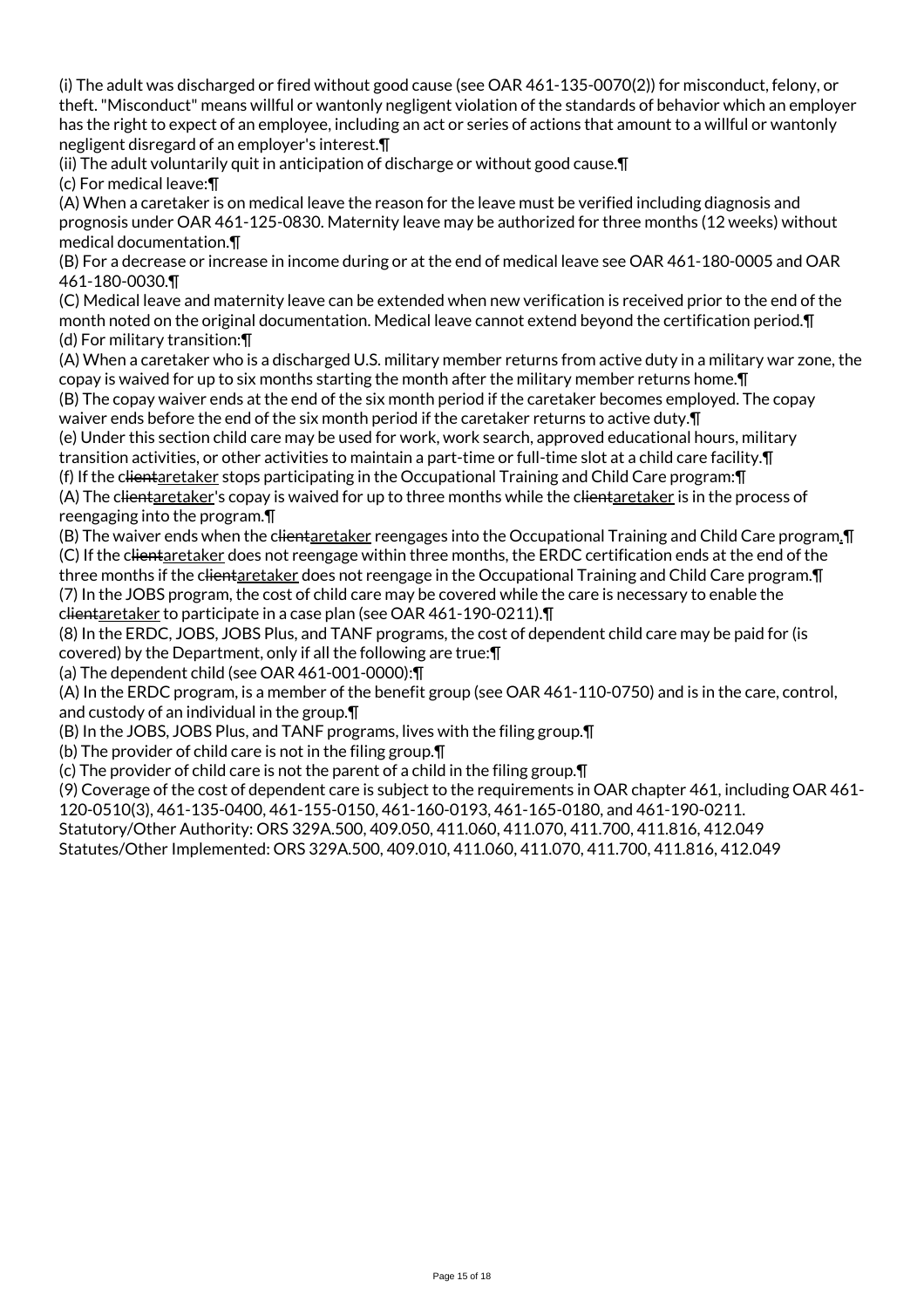# AMEND: 461-160-0300

RULE SUMMARY: OAR 461-160-0300 is being amended by permanent filing to move existing rule provisions regarding ERDC financial eligibility, allowable child care cost, and copay calculation into this rule and to clarify when allowable costs from self-employment are taken into account for the ERDC program. It also sets the ERDC eligibility standard for initial certification and recertification to a new amount, 200 percent. Lastly, it is being amended to adopt the agency's new copay calculation rules which set a new monthly ERDC copay structure, beginning October 1, 2021.

CHANGES TO RULE:

## 461-160-0300

Use of Income to Determine Eligibility and Copay Benefits for ERDC \[

The Department determines financial eligibility (see OAR 461-001-0000) for ERDC and the copay benefit level as follows:¶

(1) The monthly gross income of tERDC financial eligibility.¶

(a) The financial group (see OAR 461-110-0530) is determined in accordance with OAR 461-150-0060. T (2) The monthly gross income at initial certification and recertification is compared to the ERDC eligibility standards in OAR 461-155-0150(5). If monthly income equals or exceeds themay not exceed the resource limit in OAR 461-160-0015.¶

(b) The monthly countable (see OAR 461-001-0000 and 461-145-0930) gross income of the financial group is determined in accordance with OAR 461-150-0060. If monthly countable income equals or exceeds the eligibility standards, the need group (see OAR 461-110-0630) is ineligible for ERDC.¶

(A) At initial certification, the ERDC eligibility standard is met for a need group of eight or less if monthly countable income for the need group is less than 200 percent of the federal poverty level (FPL), as described in OAR 461-155-0180. The eligibility standard for a need group of eight applies to any need group larger than eight.¶

(B) During the certification period (see OAR 461-001-0000) and at recertification the ERDC eligibility standards, the need group is ineligible for ERDC. If monthly income does not exceed the eligibility standard, the client's eligibility is determined under section (3) of this rule.¶

(3) For a client found eligible under section (2) of this rule, is met for a need group of eight or less if monthly countable income for the need group during the 12 month period is less than 250 percent FPL or 85 percent state median income (SMI), whichever is higher, as described in OAR 461-155-0180. The eligibility standard for a need group of eight applies to any need group larger than eight.¶

(c) The copay calculated under section (3) of this rule is compared to the allowable child care cost under section (2) of this rule. If the copay is equal to or greater than the allowable child care cost-and, the client's copay are determined as follows: is not eligible for ERDC.¶

(2) Allowable Child Care Cost. For an individual found eligible under section (1) of this rule, the allowable child care cost is set under this section.¶

(a) The child care costs for which the client has been billed are compared to the amount provided in the appropriate child care chart in OAR 461-155-0150. The allowable child care cost is the lesser of the two amounts.¶

(b) The need group's copay is determined in accordance with  $\overline{\text{OAR}}$  461-155-0150section (3) of this rule. The  $(4c)$  The copay is subtracted from the allowable child care cost, and the remainder is the payment the Department makes to the provider. If the copay is equal to or greater than the allowable child care cost, the client is not eligible for ERDC. If the copay is less than the allowable child care cost, the client meets the income requirement for ERDC¶

(3) Copay Calculation.¶

(a) A need group with a certification period that began in March 2020 through September 2021 shall have a monthly copay of \$0 for the entirety of the certification period. The copay calculation for February 2020 and earlier is found in previous versions of OAR 461-155-0150.¶

(b) When determining the copay, upon the applicant's request, the Department may exclude at least 50 percent of gross self-employment income when a need group has countable self-employment income and permitted costs (see OAR 461-145-0910 and 461-145-0920). The maximum exclusion is the total of all actual costs permitted under OAR 461-145-0920.¶

(c) The monthly copay shall be as follows, using the countable income, or countable self-employment income minus permitted costs:¶

Need group size of 2¶

Income&&&&&&&&&&&&..Monthly Copay¶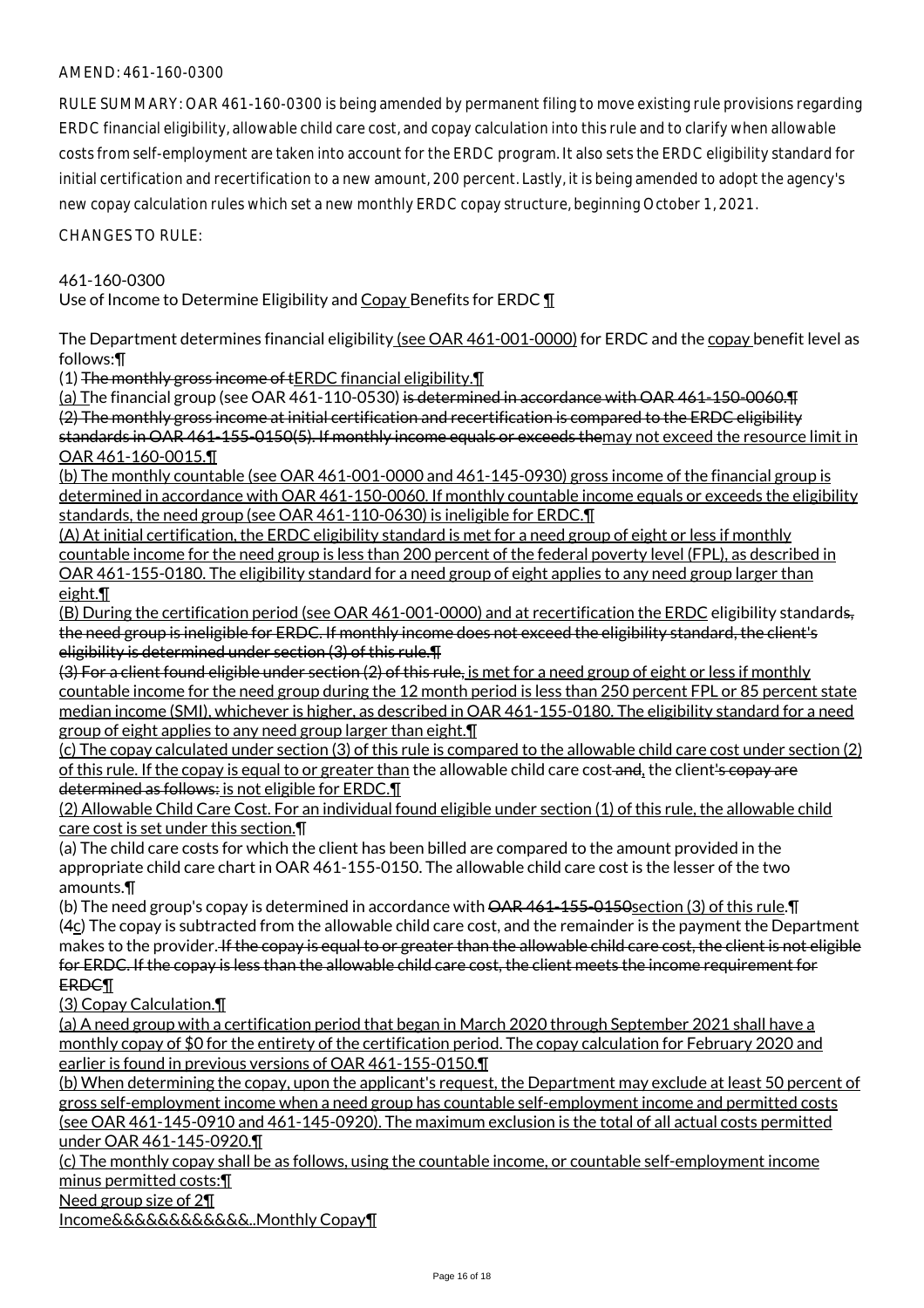\$0 - \$1452.99 &&&&&&&&&...\$0¶ <u>\$1453 - \$2178.99 &&&&&&&&.\$5¶</u> \$2179 - \$2904.99 &&&&&&&&.\$10¶ \$2905 - \$3267.99 &&&&&&&&.\$40¶ \$3268 - \$4292.99 &&&&&&&&.\$100¶ ¶ Need group size of 3¶ Income&&&&&&&&&&&&..Monthly Copay¶ \$0 - \$1830.99 &&&&&&&&&...\$0¶ <u>\$1831 - 2745.99 &&&&&&&..&.\$5¶</u> \$2746 - \$3203.99 &&&&&&&&.\$10¶ \$3204 - \$3660.99 &&&&&&&&.\$15¶ \$3661 - \$4118.99 &&&&&&&&.\$50¶ \$4119 - \$5302.99 &&&&&&&&.\$110¶ ¶ Need group size of 4¶ Income&&&&&&&&&&&&..Monthly Copay¶ \$0 - \$2209.99 &&&&&&&&......\$0¶ \$2210 - \$3313.99&&&&&&&&.\$5¶ \$3314 - \$3865.99&&&&&&&&.\$10¶ \$3866 - \$4417.99&&&&&&&&.\$20¶ \$4418 - \$4969.99&&&&&&&&.\$60¶ \$4970 - \$6312.99&&&&&&&&.\$120¶ ¶ Need group size of 5¶ Income&&&&&&&&&&&&..Monthly Copay¶ \$0 - \$2587.99&&&&&&&&&...\$0¶ \$2588 - \$3881.99&&&&&&&&.\$5¶ \$3882 - \$4527.99&&&&&&&&.\$10¶ \$4528 - \$5174.99&&&&&&&&.\$25¶ \$5175 - \$5821.99&&&&&&&&.\$70¶ \$5822 - \$7322.99&&&&&&&&.\$130¶ ¶ Need group size of 6¶ Income&&&&&&&&&&&&..Monthly Copay¶ \$0 - \$2965.99&&&&&&&&&...\$0¶ \$2966 - \$4448.99&&&&&&&&.\$5¶ \$4449 - \$5189.99&&&&&&&&.\$10¶ \$5190 - \$5930.99&&&&&&&&.\$25¶ \$5931 - \$6671.99&&&&&&&&.\$70¶ \$6672 - \$8332.99&&&&&&&&.\$130¶ ¶ Need group size of 7¶ Income&&&&&&&&&&&&..Monthly Copay¶ \$0 - \$3344.99&&&&&&&&&...\$0¶ \$3345 - \$5015.99&&&&&&&&.\$5¶ \$5016 - \$5851.99&&&&&&&&.\$10¶ \$5852 - \$6687.99&&&&&&&&.\$25¶ \$6688 - \$7523.99&&&&&&&&.\$70¶ \$7524 - \$8521.99&&&&&&&&.\$130¶ ¶ Need group size of 8 or more¶ Income&&&&&&&&&&&&..Monthly Copay¶ \$0 - \$3722.99&&&&&&&&&...\$0¶ <u> \$3723 - \$5583.99&&&&&&&&.\$5¶</u> <u> \$5584 - \$6514.99&&&&&&&&.\$10¶</u> \$6515 - \$7443.99&&&&&&&&.\$25¶ \$7444 - \$8375.99&&&&&&&&.\$70¶ \$8376 - \$9304.99&&&&&&&.....\$130¶